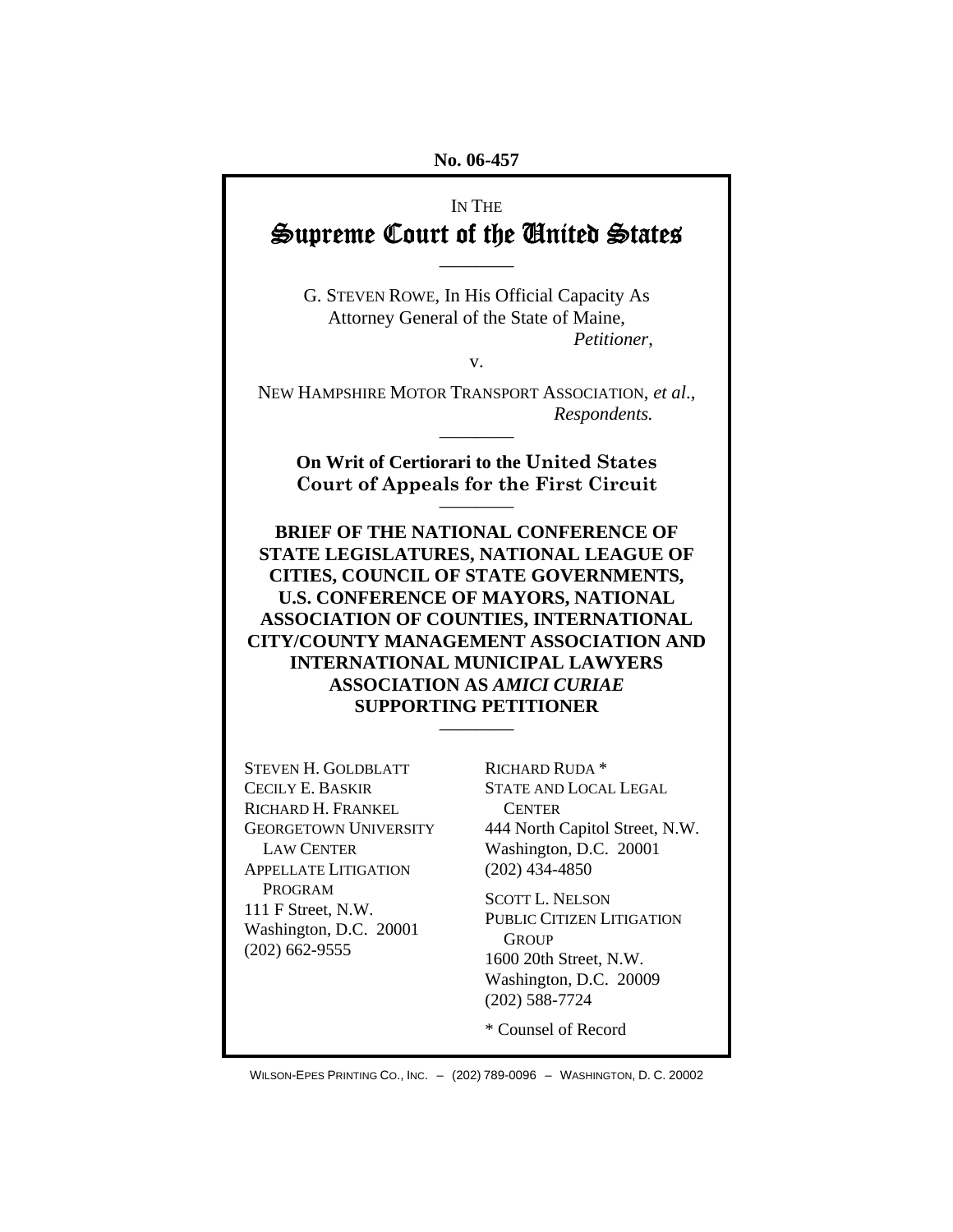## **QUESTION PRESENTED**

Whether the Federal Aviation Administration Authorization Act of 1994 preempts the Maine Tobacco Delivery Law, which prohibits the delivery to Maine's children of cigarettes and other tobacco products they have illegally purchased over the internet or by other electronic means.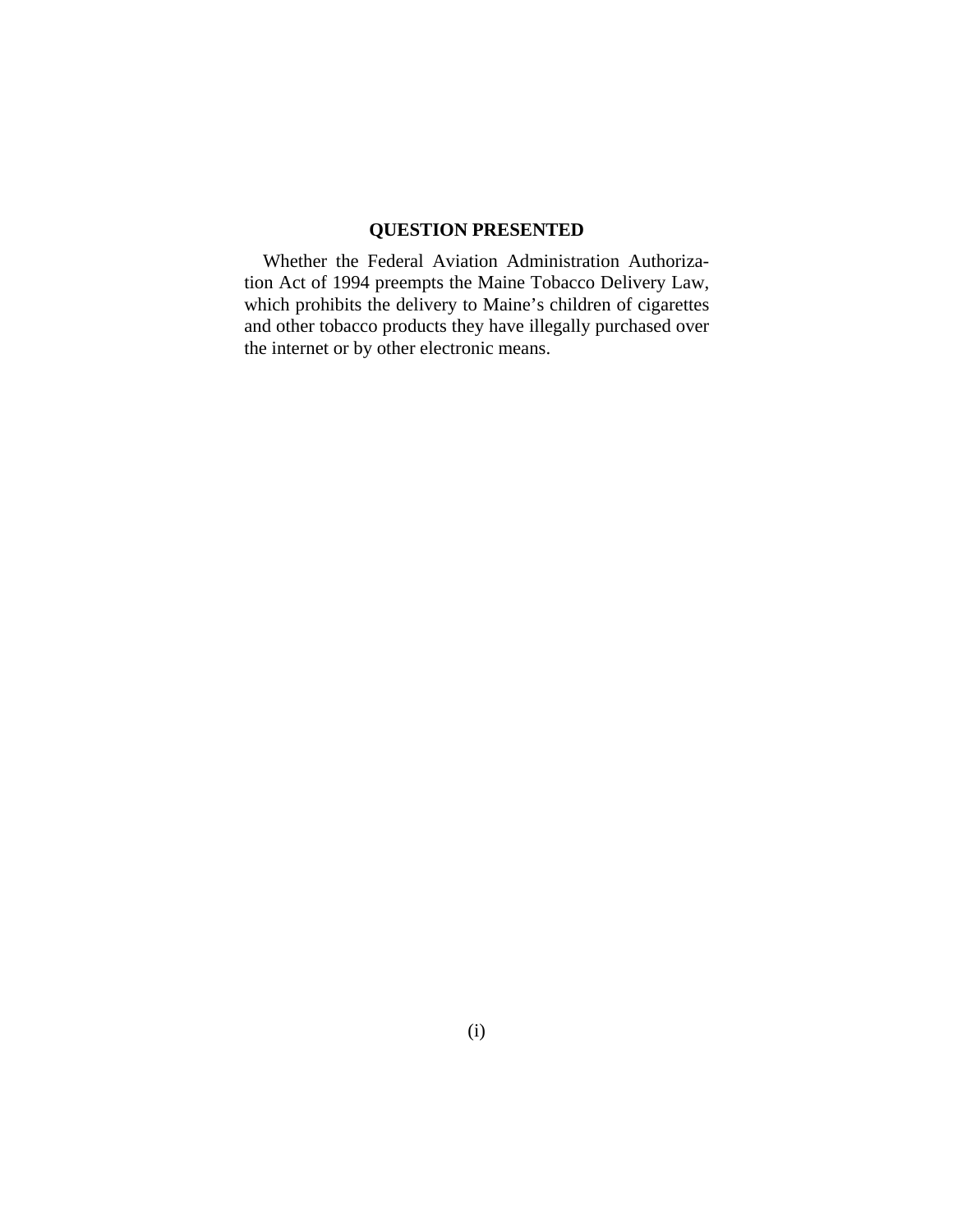## TABLE OF CONTENTS

|                                                                                                                                                                                                         | Page           |
|---------------------------------------------------------------------------------------------------------------------------------------------------------------------------------------------------------|----------------|
|                                                                                                                                                                                                         | $\mathbf{i}$   |
|                                                                                                                                                                                                         | iv             |
| INTEREST OF THE AMICI CURIAE                                                                                                                                                                            | 1              |
|                                                                                                                                                                                                         | $\overline{2}$ |
|                                                                                                                                                                                                         | 4              |
| I. THE STRONG PRESUMPTION AGAINST<br>PREEMPTION OF STATE HEALTH LAWS<br>IS DEEPLY ROOTED IN THIS COURT'S<br>RECOGNITION OF THE STATES' PRI-<br>MARY RESPONSIBILITY TO PROTECT<br>THEIR CITIZENS' HEALTH | $\overline{4}$ |
| II. IN ENACTING THE FAAAA, CONGRESS<br>DID NOT CLEARLY AND MANIFESTLY<br>INTEND TO PREEMPT MAINE'S TO-                                                                                                  | 10             |
|                                                                                                                                                                                                         | 18             |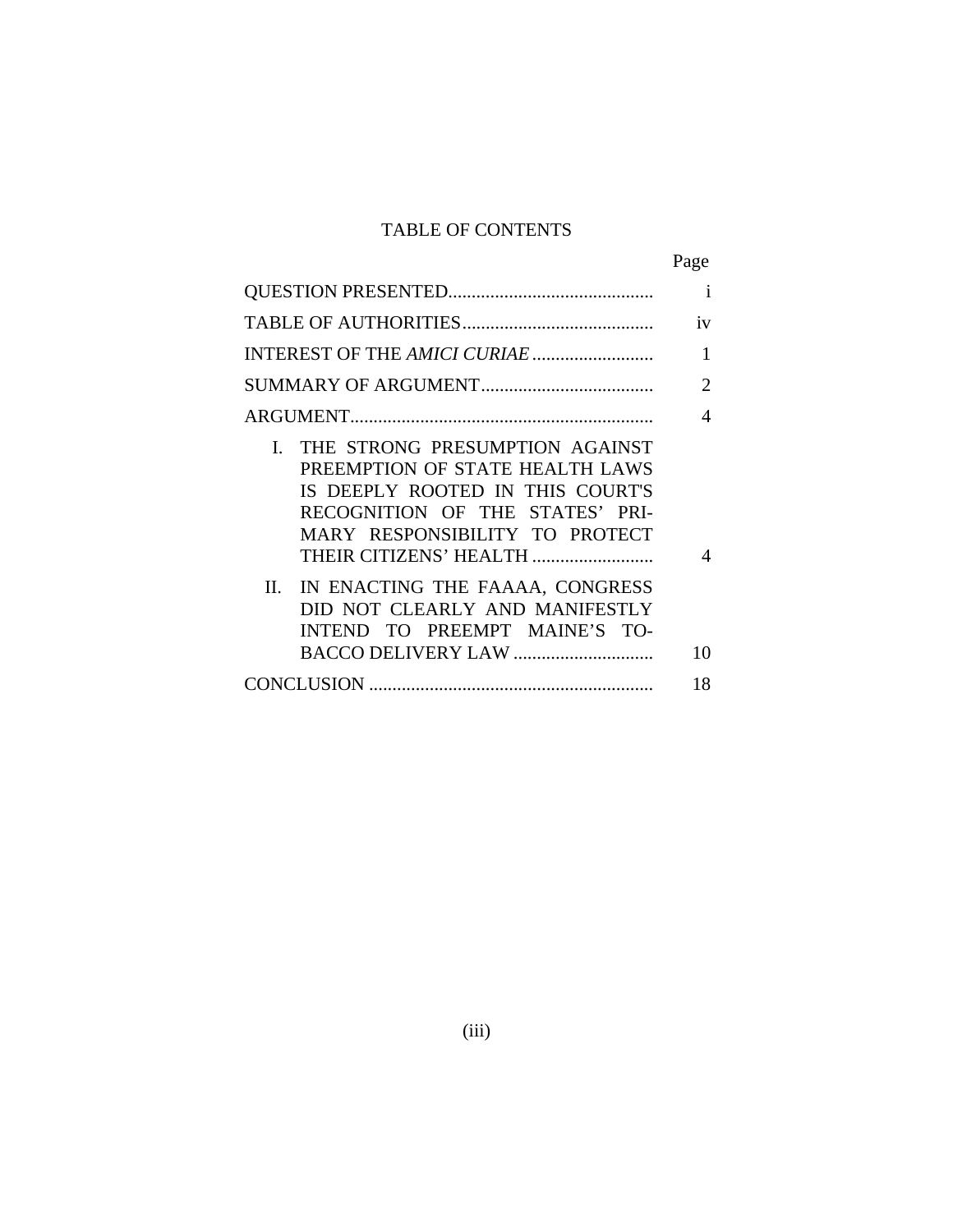# iv TABLE OF AUTHORITIES

#### Cases Page

| American Airlines, Inc. v. Wolens, 513 U.S. 219              |        |
|--------------------------------------------------------------|--------|
|                                                              | 12, 14 |
| Austin v. Tennessee, 179 U.S. 343 (1900) 7, 7-8, 8           |        |
| Bates v. Dow Agrosciences LLC, 544 U.S. 431                  |        |
|                                                              | 9      |
| California Div. of Labor Standards Enforcement               |        |
| v. Dillingham Constr., N.A., Inc., 519 U.S. 316              |        |
|                                                              |        |
| Cipollone v. Liggett Group, Inc., 505 U.S. 504               |        |
|                                                              | 9, 10  |
| Columbus v. Ours Garage & Wrecker Serv., Inc.,               |        |
|                                                              | 13     |
| De Buono v. NYSA-ILA Med. & Clinical Servs.                  |        |
|                                                              | 9, 11  |
| Egelhoff v. Egelhoff, 532 U.S. 141 (2001)                    | 11, 12 |
| FDA v. Brown & Williamson Tobacco Corp., 529                 |        |
|                                                              | 15, 16 |
| Gibbons v. Ogden, 22 U.S. (9 Wheat.) 1 (1824)                | 1,6    |
| Gonzales v. Oregon, 546 U.S. 243 (2006)                      | 9      |
| Hawaiian Airlines, Inc. v. Norris, 512 U.S. 246              |        |
|                                                              | 9      |
| Hillsborough County v. Automated Med. Labs.,                 |        |
|                                                              | 5, 9   |
| Holden v. Hardy, 169 U.S. 366 (1898)                         | 7      |
|                                                              | 5      |
| Jacobson v. Massachusetts, 197 U.S. 11 (1905)                | 2, 8   |
| Jones v. Rath Packing Co., 430 U.S. 519 (1977)               | 10     |
| Lorillard v. Tobacco Co. v. Reilly, 533 U.S. 525             |        |
| $(2001)$                                                     | 15, 16 |
| Medtronic, Inc. v. Lohr, 518 U.S. 470 (1996)  4-5, 9, 10, 12 |        |
| Metro. Life Ins. Co. v. Massachusetts, 471 U.S.              |        |
|                                                              | 5      |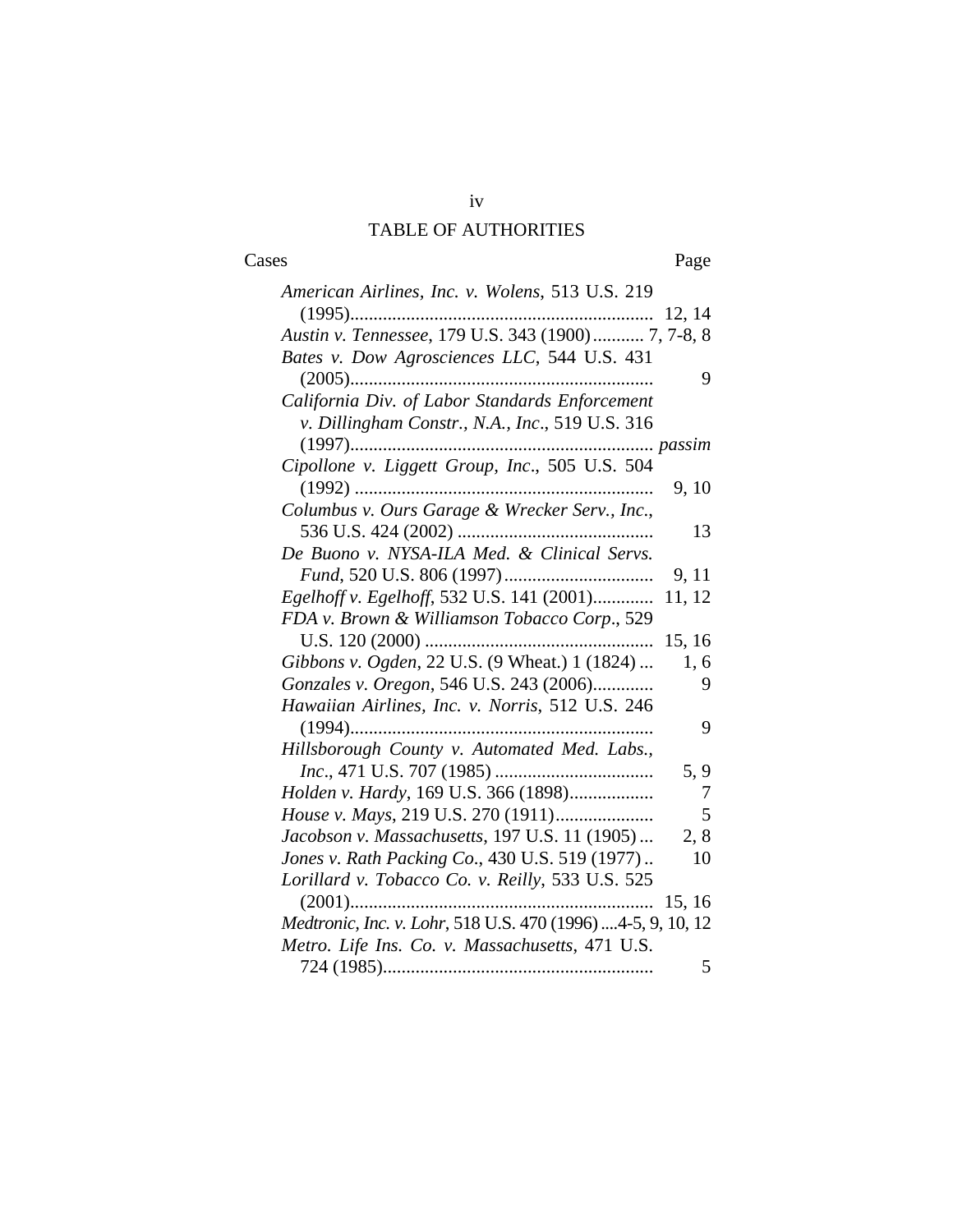## TABLE OF AUTHORITIES—Continued

Page **Page** 

| Morales v. Trans World Airlines, Inc., 504 U.S.          |        |
|----------------------------------------------------------|--------|
|                                                          |        |
| New York ex rel. Lieberman v. Van De Carr, 199           |        |
|                                                          |        |
| N.Y. State Conf. of Blue Cross & Blue Shield             |        |
| Plans v. Travelers Ins. Co., 514 U.S. 645                |        |
| $(1995)$                                                 |        |
| Pacific Gas & Elec. Co. v. State Energy Res.             |        |
| Conserv. & Dev. Comm'n, 461 U.S. 190                     |        |
| $(1983)$                                                 | 16     |
| Pharmaceutical Research & Mfrs. of America v.            |        |
|                                                          | 16     |
| Railroad Co. v. Husen, 95 U.S. 465 (1877) 6, 6-7         |        |
| Rice v. Santa Fe Elevator Corp., 331 U.S. 218            |        |
| $(1947)$                                                 | 5, 10  |
| Shaw v. Delta Air Lines, Inc., 463 U.S. 85 (1983) 11, 13 |        |
| United Haulers Ass'n, Inc. v. Oneida-Herkimer            |        |
| Solid Waste Mgmt. Auth., 127 S. Ct. 1786                 |        |
|                                                          | 9      |
| Whitman v. Am. Trucking Ass'ns, Inc., 531 U.S.           |        |
|                                                          | 16-17  |
| Wisconsin Public Intervenor v. Mortier, 501 U.S.         |        |
|                                                          | $9-10$ |

## Statutes

| Alcohol, Drug Abuse, and Mental Health Admin- |     |
|-----------------------------------------------|-----|
| istration Reorganization Act, Pub.L. No. 102- |     |
|                                               | 15  |
| Federal Aviation Administration Authorization |     |
| Act of 1994, Pub. L. No. 103-305, § 601, 108  |     |
|                                               |     |
|                                               | 17  |
|                                               | -17 |

v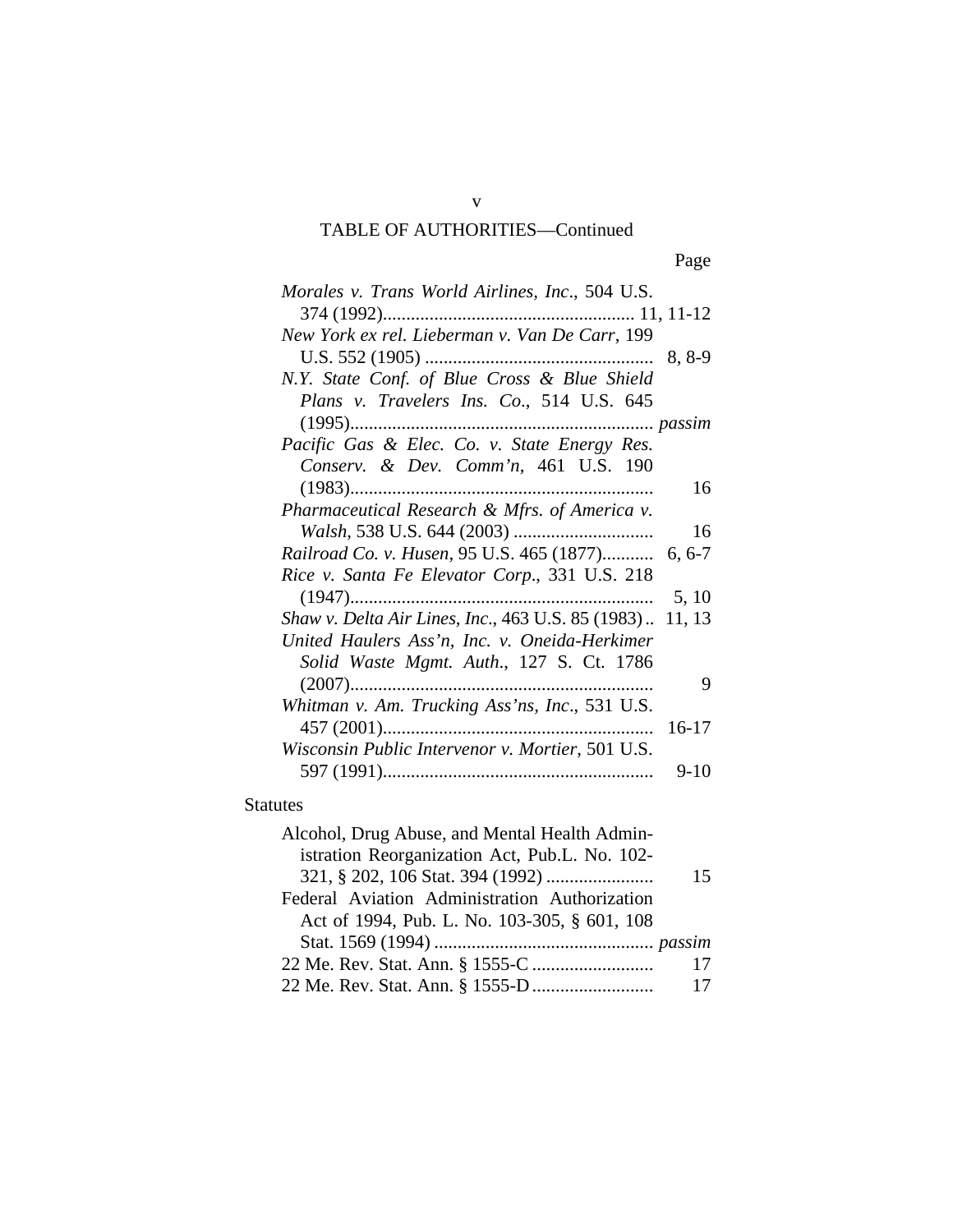## TABLE OF AUTHORITIES—Continued

| Page |
|------|
|      |

|                                               | 15 |
|-----------------------------------------------|----|
|                                               | 10 |
|                                               | 14 |
|                                               | 10 |
|                                               | 14 |
| Airline Deregulation Act of 1978, Pub. L. No. |    |
|                                               | 11 |
|                                               | 12 |

## Other Authorities

| The Federalist Number 17 (Hamilton) (C. Ros-    |  |
|-------------------------------------------------|--|
|                                                 |  |
|                                                 |  |
| Oxford Universal Dictionary on Historical Prin- |  |
| ciples (3d rev. ed. Oxford: Clarendon Press,    |  |
|                                                 |  |
| Webster's Third New International Dictionary    |  |
|                                                 |  |
|                                                 |  |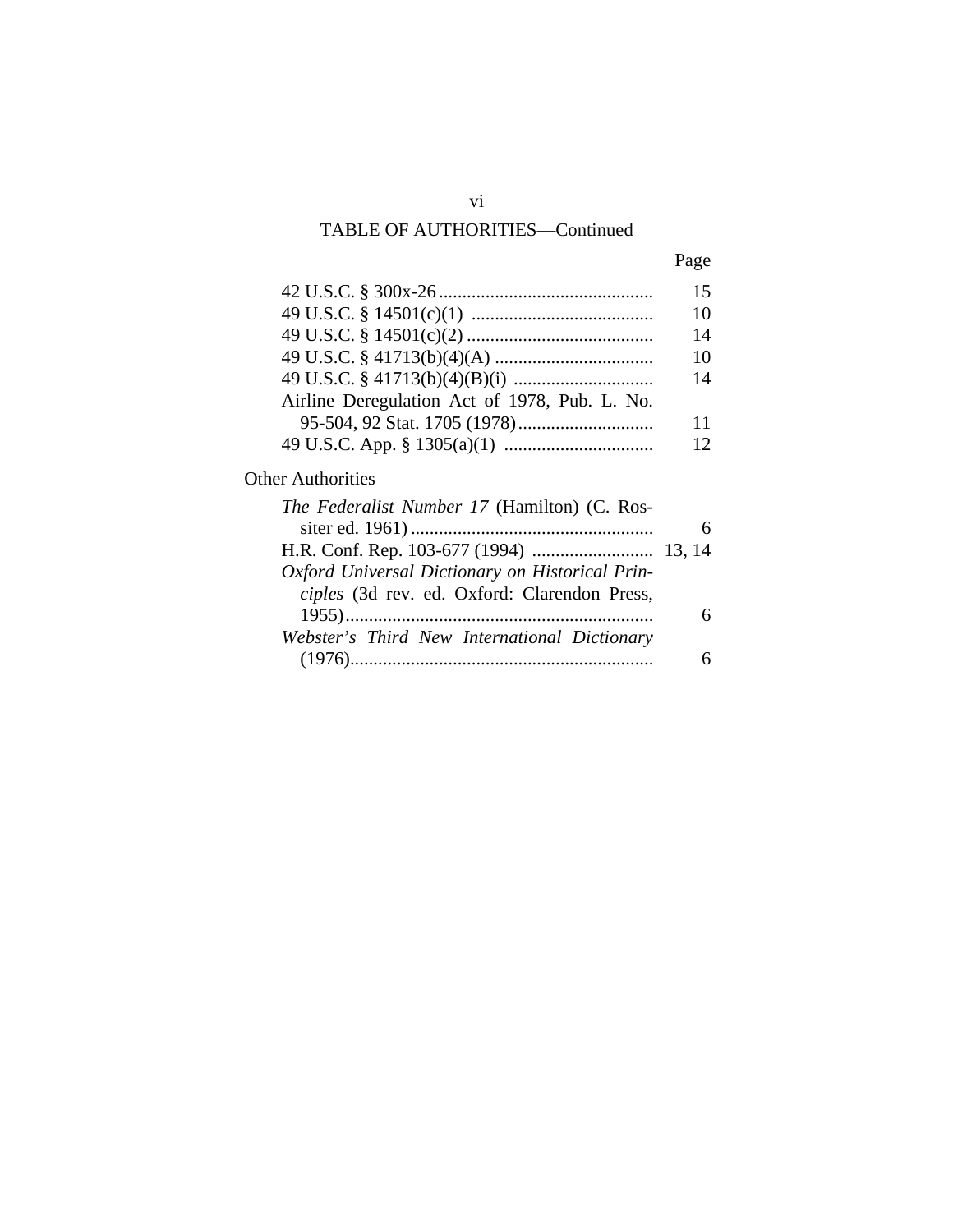#### **INTEREST OF THE** *AMICI CURIAE*

*Amici,* organizations whose members include state and local governments and officials throughout the United States, have a strong interest in this Court's preemption jurisprudence.<sup>1</sup> This case turns on the application of one of the Court's most venerable preemption doctrines: the strong presumption against preemption of state health laws, which are displaced by federal law only if "that was the clear and manifest purpose of Congress." *N.Y. State Conf. of Blue Cross & Blue Shield Plans v. Travelers Ins. Co.*, 514 U.S. 645, 654-55 (1995). The court of appeals cavalierly dismissed this presumption in a footnote and disregarded the Court's many cases, starting with *Gibbons v. Ogden*, 22 U.S. (9 Wheat.) 1 (1824), which have respected the States' primary responsibility to protect their citizens' health. Because of the States' central role in preventing children from buying cigarettes illegally, and the importance of correcting the erroneous application of preemption principles by the court below, *amici* respectfully submit this brief to assist the Court in the resolution of this case.

#### **SUMMARY OF ARGUMENT**

1. Two centuries of the States' protection of their citizens' health -- a history that has long been recognized and respected by this Court -- militate against a finding of preemption in this case. This judicial deference was expressed by the Court at least as early as *Gibbons v. Ogden*, 22 U.S. (9 Wheat.) 1, 203 (1824), in which Chief Justice Marshall wrote that "health laws of every description" are part of "that immense mass of legislation, which embraces everything within the territory of a State, not surrendered to the [federal]

 $\frac{1}{1}$  $1$  The parties have consented to the filing of this brief, which was not authored in whole or in part by counsel for any party. No person or entity other than *amici* and their members made a monetary contribution to the preparation or submission of this brief.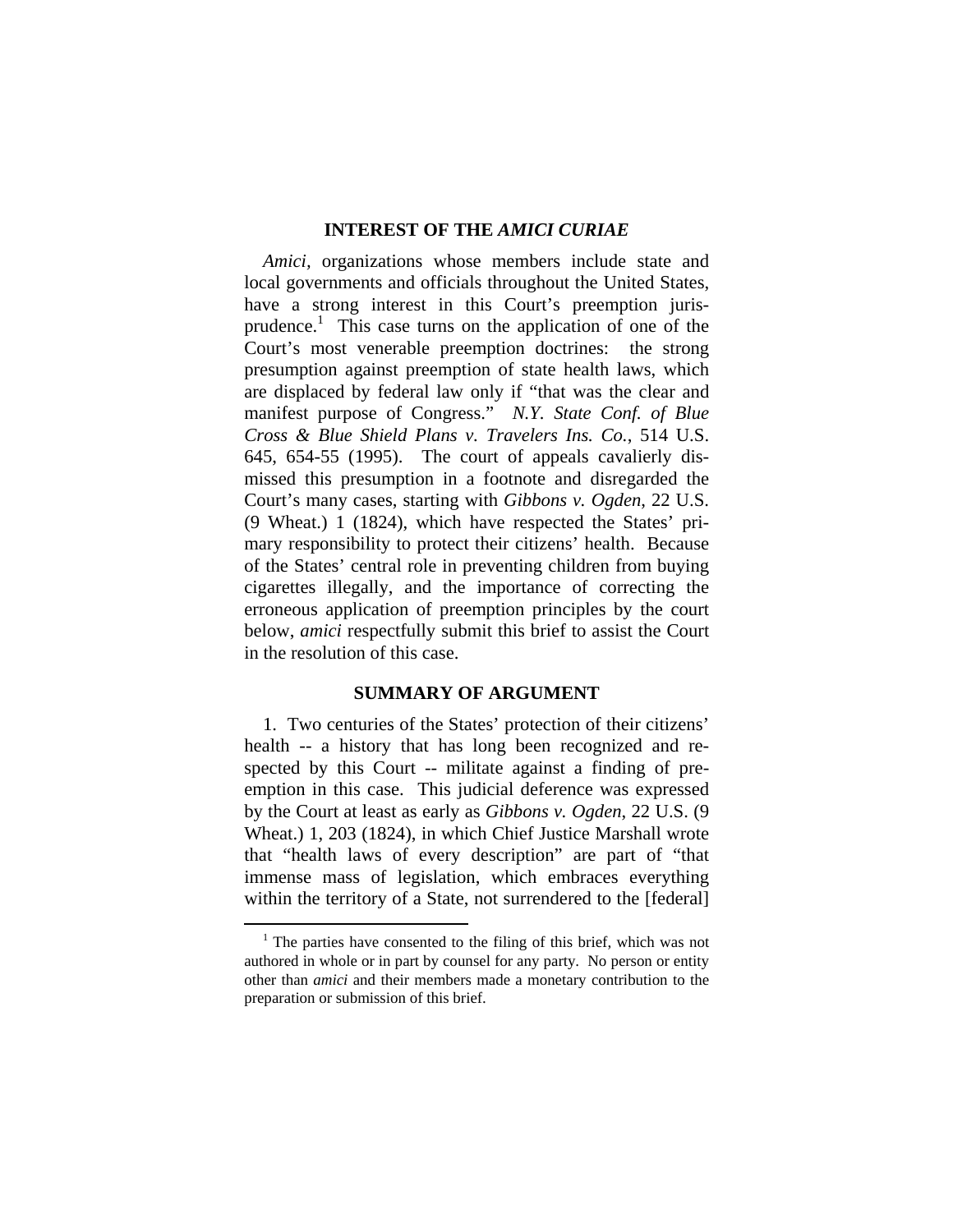government." Since *Gibbons*, this Court has repeatedly reaffirmed the States' right and responsibility to enact public health laws. For example, in *Jacobson v. Massachusetts*, 197 U.S. 11, 27 (1905), Justice Harlan wrote for the Court that "[u]pon the principle of self-defense, of paramount necessity, a community has the right to protect itself against an epidemic of disease which threatens the safety of its members."

An ineluctable consequence of the reservation to the States of the right and duty to protect public health is the strong presumption against preemption of state health laws. The Court has "never lightly assumed that Congress has derogated state regulation, but instead h[as] addressed claims of preemption with the starting presumption that Congress does not intend to supplant state law." *N.Y. State Conf. of Blue Cross & Blue Shield Plans v. Travelers Ins. Co*., 514 U.S. 645, 655 (1995).

The presumption is particularly powerful in areas of governance reserved to the States; in such cases the Court has "worked on the assumption that the historic police powers of the State were not to be superseded by the Federal Act unless that was the clear and manifest purpose of Congress." *Id*. (citation and internal quotations omitted). Even in cases where it is clear that Congress intended a statute to have some preemptive effect, the presumption plays an important role in limiting preemption to the scope clearly delineated by Congress.

2. In this case the record does not manifest *any* congressional intent to preempt state laws, like Maine's, that prevent children from illegally purchasing cigarettes over the internet. On the contrary, all indicia of congressional intent reinforce the conclusion that Congress did not intend the FAAAA to preempt Maine's Tobacco Delivery Law.

The reference to laws "related to a price, route, or service" in § 601, the FAAAA's express preemption provision, is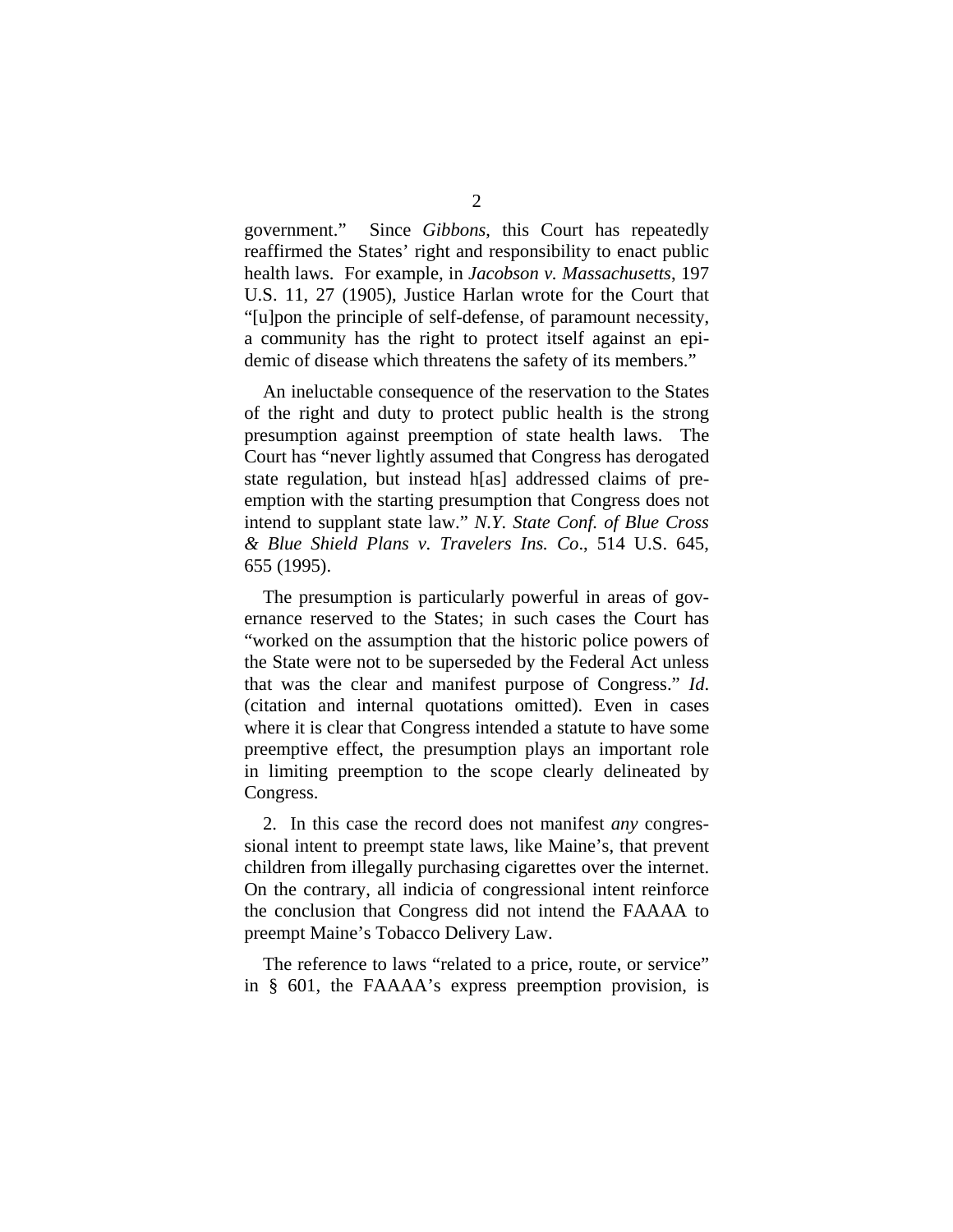plainly inadequate to determine whether Maine's law falls within the scope of Congress's preemptive intent. The language "related to" in § 601 is inherently unclear. Because the statute's language is not dispositive, the Court must look beyond it to the FAAAA's objectives, structure, and purpose, and the impact of Maine's law on the federal regulatory scheme.

The legislative history of the FAAAA establishes that Congress's primary concern in § 601 was to eliminate state economic regulation of air and motor carriers, including back-door attempts by States at *de facto* economic regulation, such as state laws designed directly to influence carrier prices or create barriers to entry. But Congress did not intend to preempt state regulation that did not implicate such concerns. For example, the FAAAA expressly saves state laws that regulate safety and highway routes based on vehicle size or the hazardous nature of cargo, as well as state insurance requirements. Moreover, the FAAAA's list of non-preempted areas is not all-inclusive but merely specifies some of the matters which are not "prices, rates, or services" where state regulation is subject to preemption.

Another important component of preemption analysis is an examination of evidence of Congress's intent to preserve or rely upon the complementary exercise of state authority notwithstanding the creation of a federal regulatory structure. Preemption is less likely in areas in which Congress has specifically encouraged the States to act. The federal legislative and regulatory framework concerning cigarettes and other tobacco products strongly indicates that Congress did not intend to preempt Maine's Tobacco Delivery Law. Congress has specifically given the States the responsibility to regulate the retail sale of tobacco products to children and precluded federal agencies from engaging in this type of regulation.

To be effective, state laws designed to prevent children from purchasing cigarettes online or by telephone will have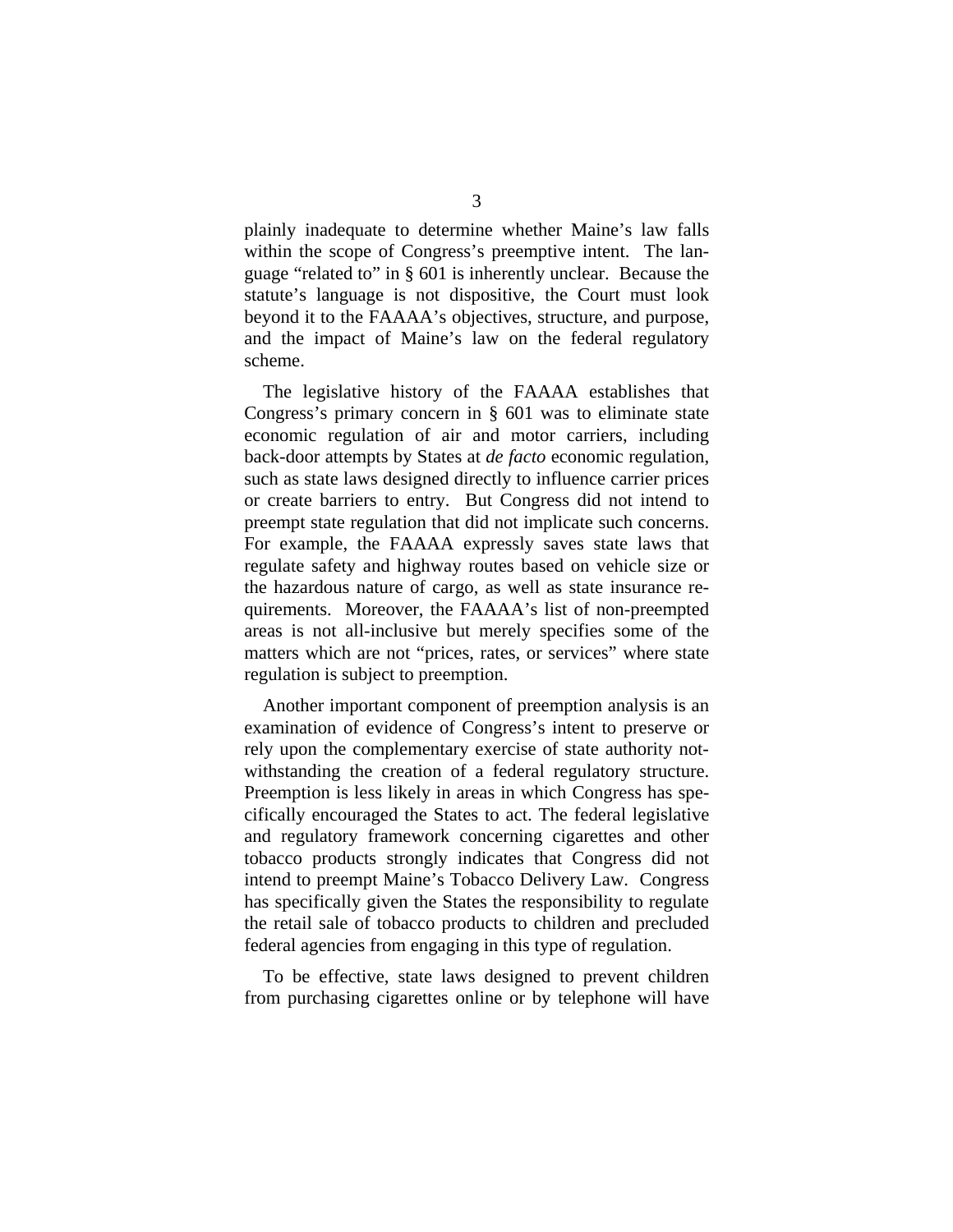*some* effect on motor carriers that deliver tobacco products. Given tobacco's well-known toxicity and the States' role in protecting public health, if Congress had intended to prevent States from interdicting internet sales of tobacco to children simply because motor carriers are involved, it surely would have made its intention to do so clear. It defies common sense even to suggest -- much less to rule like the court below -- that Congress considered a minimal effect on motor carriers more important than protecting the health of children who illegally purchase cigarettes over the internet.

#### **ARGUMENT**

This case turns on the proper application of the strong presumption against preemption of state health statutes, which are displaced only if "that was the clear and manifest purpose of Congress." *N.Y. State Conf. of Blue Cross & Blue Shield Plans v. Travelers Ins. Co.,* 514 U.S. 645, 655 (1995) (citation omitted). The court of appeals brushed aside this historic presumption, Pet. App. 14 n. 10, and ignored persuasive indicia that Congress did not intend the Federal Aviation Administration Authorization Act of 1994 to preempt Maine's Tobacco Delivery Law. The potentially lethal consequences of this erroneous ruling for children in Maine and many other States warrant reversal of the judgment below.

 **I. THE STRONG PRESUMPTION AGAINST PRE-EMPTION OF STATE HEALTH LAWS IS DEEPLY ROOTED IN THIS COURT'S REC-OGNITION OF THE STATES' PRIMARY REPONSIBILITY TO PROTECT THEIR CITIZENS' HEALTH** 

The strong presumption against preemption of state health laws reflects a deference that has existed since the founding of the nation. "Throughout our history the several States have exercised their police powers to protect the health and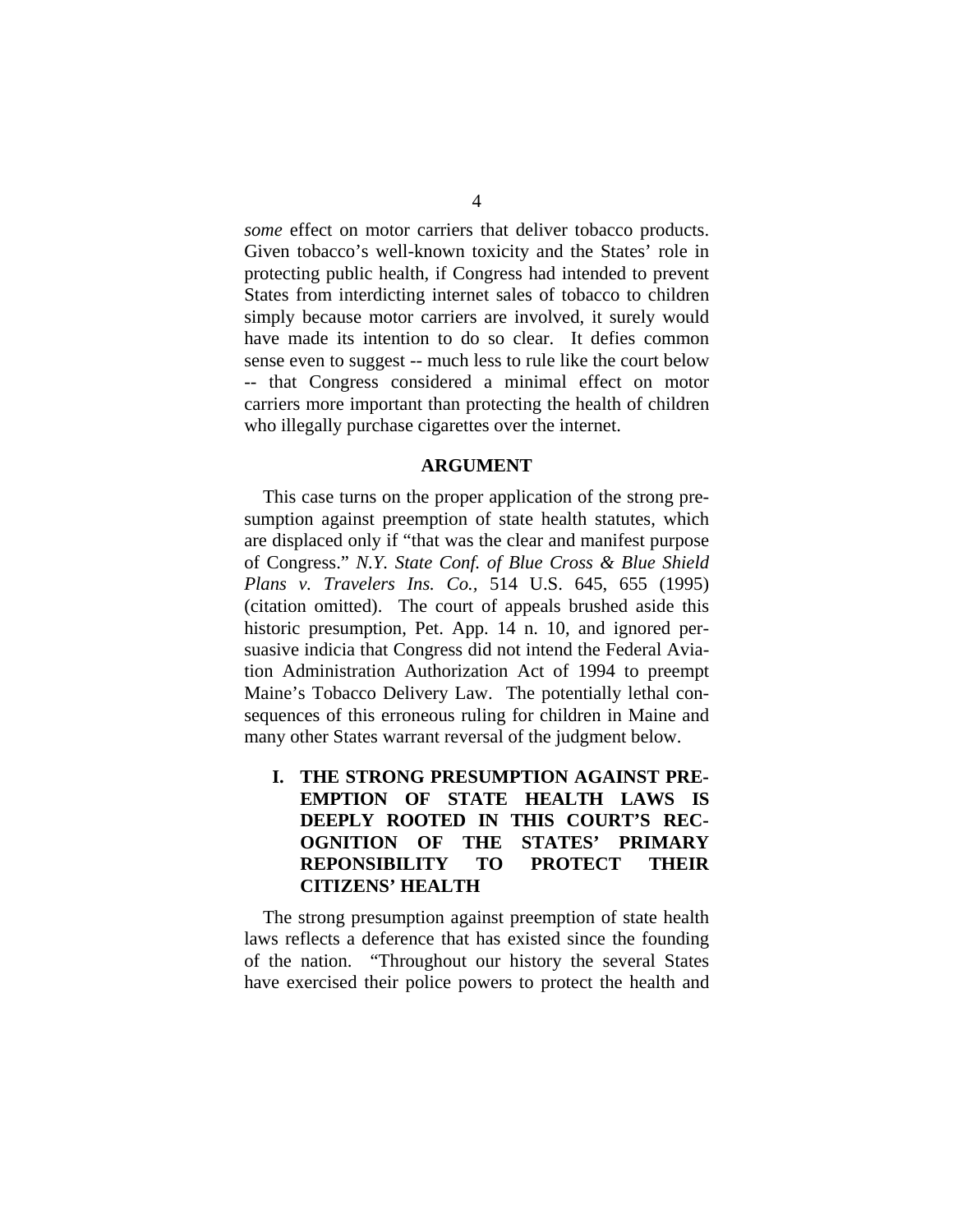safety of their citizens." *Medtronic, Inc*. *v. Lohr*, 518 U.S. 470, 475 (1996). "Because these are 'primarily and historically, . . . matter[s] of local concern,' *id*. (quoting *Hillsborough County v. Automated Med. Labs., Inc*., 471 U.S. 707, 719 (1985)), the 'States have had great latitude under their police powers to legislate as to the protection of the lives, limbs, health, comfort, and quiet of all persons.'" *Id*. (quoting *Metro. Life Ins. Co. v. Massachusetts*, 471 U.S. 724, 756, (1985)).

The powers of the States are, of course, limited by the Constitution, and Congress may, in the exercise of its enumerated powers, supersede state laws. *See Hillsborough County*, 471 U.S. at 712-13. Yet "despite the variety of . . . opportunities for federal preeminence," this Court has "never assumed lightly that Congress has derogated state regulation, but instead h[as] addressed claims of pre-emption with the starting presumption that Congress does *not* intend to supplant state law." *Travelers,* 514 U.S. at 654 (emphasis added). Particularly in cases that implicate the States' right and duty to protect health and "where federal law is said to bar state action," the Court "work[s] on the 'assumption that the historic police powers of the States were not to be superseded by [a] Federal Act unless that was the clear and manifest purpose of Congress.'" *Id.* at 655 (quoting *Rice v. Santa Fe Elevator Corp.*, 331 U.S. 218, 230 (1947)).

Deference to a State's exercise of its police powers to protect public health is a bedrock federalism principle repeatedly recognized and applied by the Court. The police power was "not granted by or derived from the Federal Constitution but exists independently of it, by reason of its never having been surrendered by the State to the General Government." *House v. Mays*, 219 U.S. 270, 282 (1911). This deference is evidenced in the Court's cases rejecting challenges to the validity of public health laws under the Supremacy Clause, the Commerce Clause, and the Fourteenth Amendment.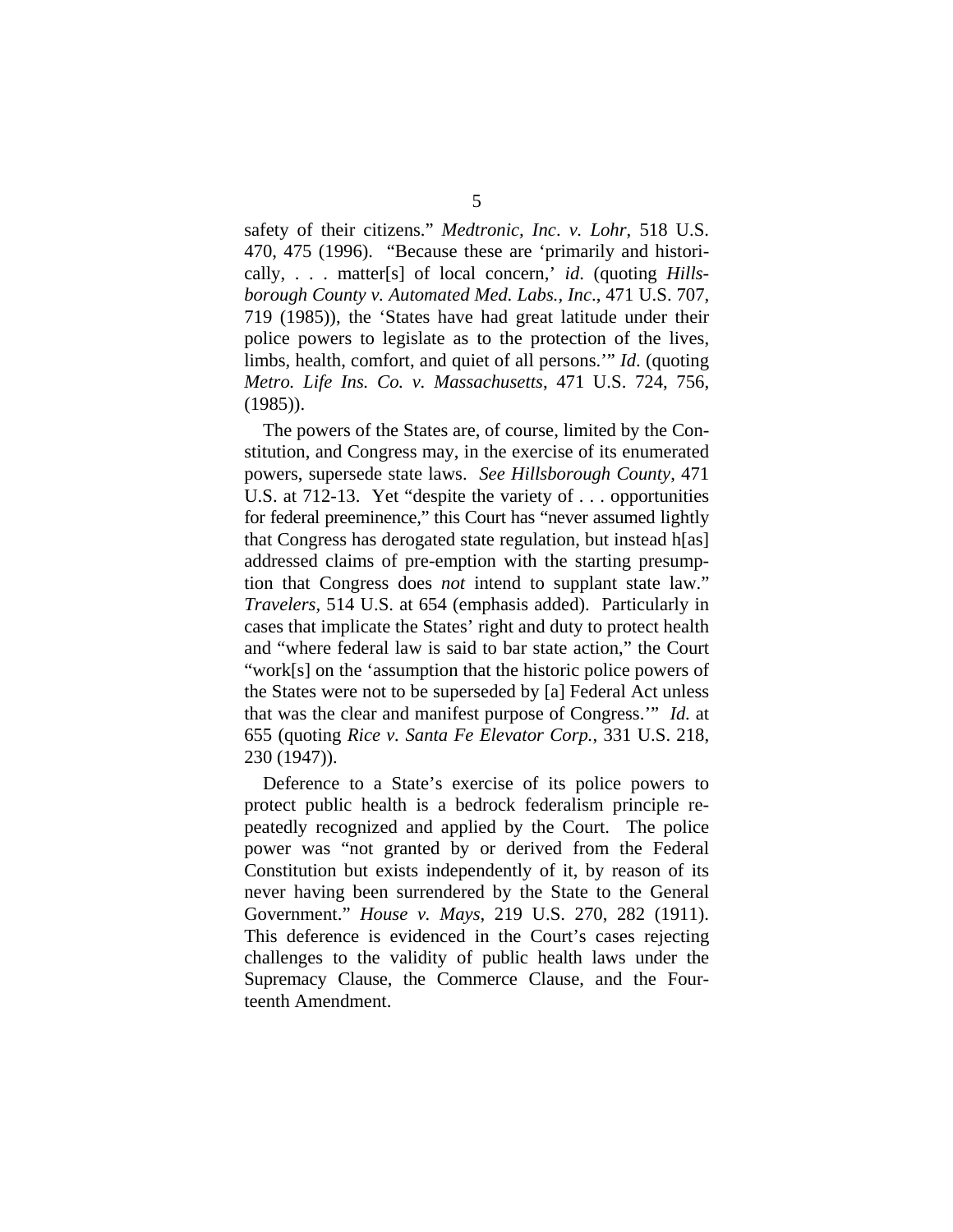Express recognition of the reservation of health regulation to the States came at least as early as *Gibbons v. Ogden*, 22 U.S. (9 Wheat.) 1 (1824). In *Gibbons*, Chief Justice Marshall stated for the Court that "health laws of every description" are part of "that immense mass of legislation, which embraces every thing within the territory of a State, not surrendered to the [federal] government." *Id.* at 203. "No direct general power over these objects is granted to Congress," the Chief Justice wrote, "and, consequently, they remain subject to State legislation." *Id.*<sup>2</sup>

In the nearly 200 years since *Gibbons*, States have enacted countless laws to protect the public health. This Court has repeatedly affirmed their right to use police powers in this manner, absent clear and manifest evidence that the particular state action has been preempted by Congress or that it violates a specific constitutional guarantee.

In 1877, the Court "unhesitatingly admit[ted] that a State may pass sanitary laws, and laws for the protection of life, liberty, health, or property within its borders" that are "necessary for its self-protection." *Railroad Co. v. Husen*, 95 U.S. 465, 472 (1877). Although *Husen* invalidated a Missouri statute that prohibited shipments of all "Texas, Mexican, or Indian cattle" through the State, *id.* at 469, it would, said the unanimous Court, be well within the police power of the State to exclude "animals having contagious or infectious diseases." *Id.* at 471. Such a valid "exertion[] of power [is] in immediate connection with the protection of

 <sup>2</sup> *See also The Federalist Number 17* (Hamilton) 118 (C. Rossiter ed. 1961) (noting reservation to the States of the "domestic police of a State"). "Police" as used by Hamilton undoubtedly referred to "[t]he regulation, discipline, and control of a community; civil administration; enforcement of law." *Oxford Universal Dictionary on Historical Principles*  1536 (3d rev. ed. Oxford: Clarendon Press, 1955); *accord Webster's Third New International Dictionary* 1754 (1976).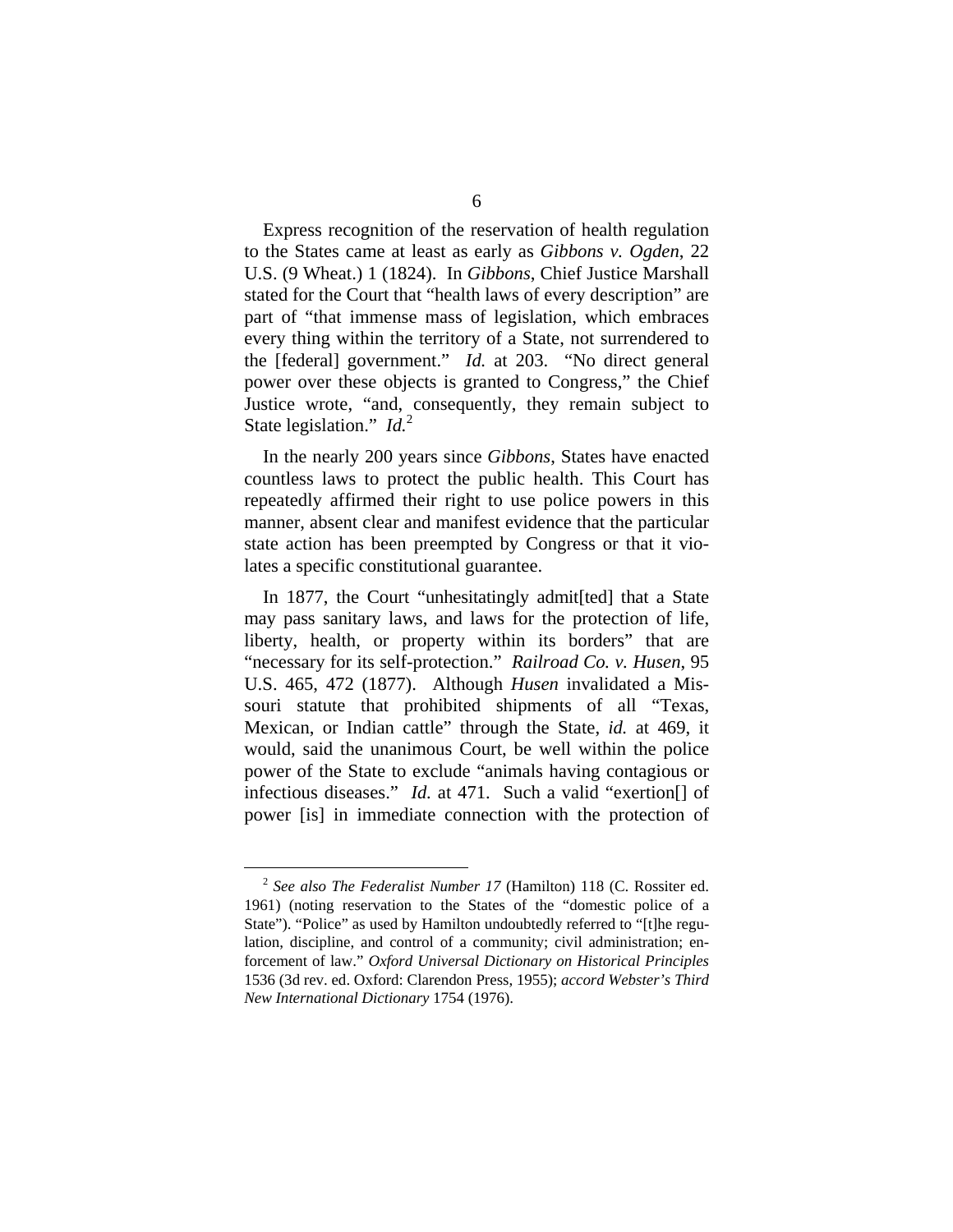persons and property against noxious acts of other persons. . . . They are self-defensive." *Id.* at 471.

*Holden v. Hardy*, 169 U.S. 366 (1898), upheld against a Fourteenth Amendment challenge a state statute whose design and purpose was to protect citizens' health. In 1896 the Utah legislature limited the hours of workers in coal mines or smelters to eight per day because "[t]hese employments, when too long pursued, the legislature has judged to be detrimental to the health of the employes." *Id*. at 395. In upholding this statute, the Court explained the foundation of the State's police power to protect the health of its citizens:

It is as much for the interest of the State that the public health should be preserved as that life should be made secure. With this end in view quarantine laws have been enacted in most if not all of the States; insane asylums, public hospitals and institutions for the care and education of the blind established, and special measures taken for the exclusion of infected cattle, rags and decayed fruit.

*Id.* at 395. Given the long tradition of the States' right and duty to protect public health and the variety of contexts in which it had been exercised, the *Holden* Court concluded that "[t]he whole is no greater than the sum of all the parts, and when the individual health, safety and welfare are sacrificed or neglected, the State must suffer." *Id.* at 397 (internal quotation omitted).

Two years later, the Court again showed deference to the state police power. In *Austin v. Tennessee*, 179 U.S. 343 (1900), it acknowledged Tennessee's right to prohibit in-state sales of cigarettes "for the protection of public health." *Id*. at 349. Regarding cigarettes, the Court observed, "we think it within the province of the legislature to say how far they may be sold, or to prohibit their sale entirely . . . provided no discrimination be used as against such as are imported from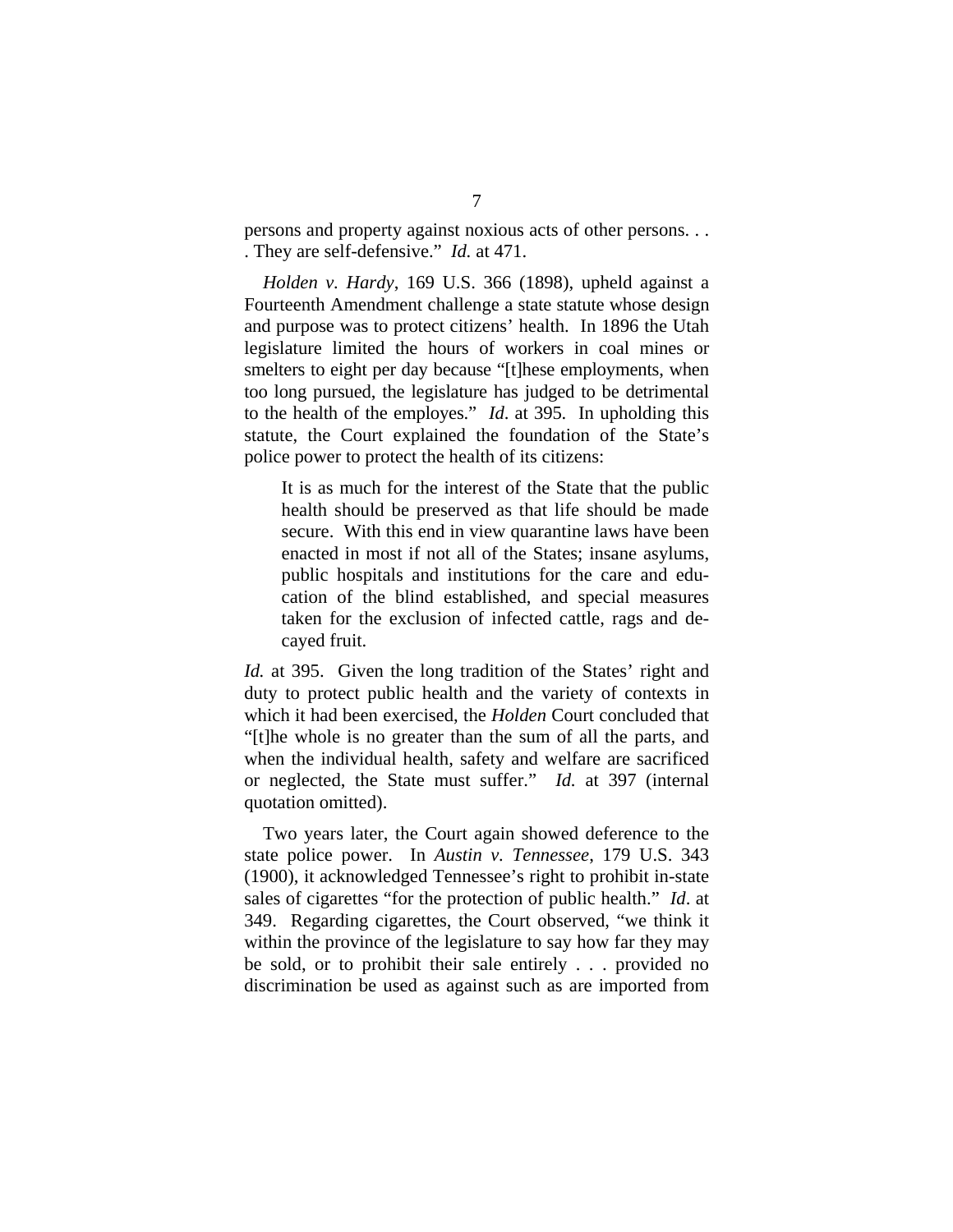other States, and there be no reason to doubt that the act in question is designed for the protection of the public health." *Id.* at 348-49. The Court summarized its respect for state health measures as follows:

We have had repeated occasion to hold, where state legislation has been attacked as violative either of the power of Congress over interstate commerce, or of the Fourteenth Amendment to the Constitution, that, if the action of the state legislature were a *bona fide* exercise of its police power, and dictated by a genuine regard for the preservation of the public health or safety, such legislation would be respected, though it might interfere indirectly with interstate commerce.

#### *Id.* at 349.

The States' right to protect their citizens' health also was the basis for the Court's rejection of a Fourteenth Amendment challenge to a state compulsory vaccination law. In *Jacobson v. Massachusetts*, 197 U.S. 11 (1905), Justice Harlan wrote for the Court that "[u]pon the principle of selfdefense, of paramount necessity, a community has the right to protect itself against an epidemic of disease which threatens the safety of its members." *Id.* at 27. Indeed, "[a]ccording to settled principles the police power of a State must be held to embrace, at least, such reasonable regulations established directly by legislative enactment as will protect the public health and the public safety." *Id.* at 25.

*New York ex rel. Lieberman v. Van De Carr*, 199 U.S. 552 (1905), upheld the validity of licensing of persons engaged in the sale or delivery of milk. The Court reaffirmed "[t]he right of the State to regulate certain occupations which may become unsafe or dangerous when unrestrained, in the exercise of the police power, with a view to protect the public health and welfare. . . ." *Id.* at 558. *Lieberman* stands for "the proposition that the State has a right, by reasonable regula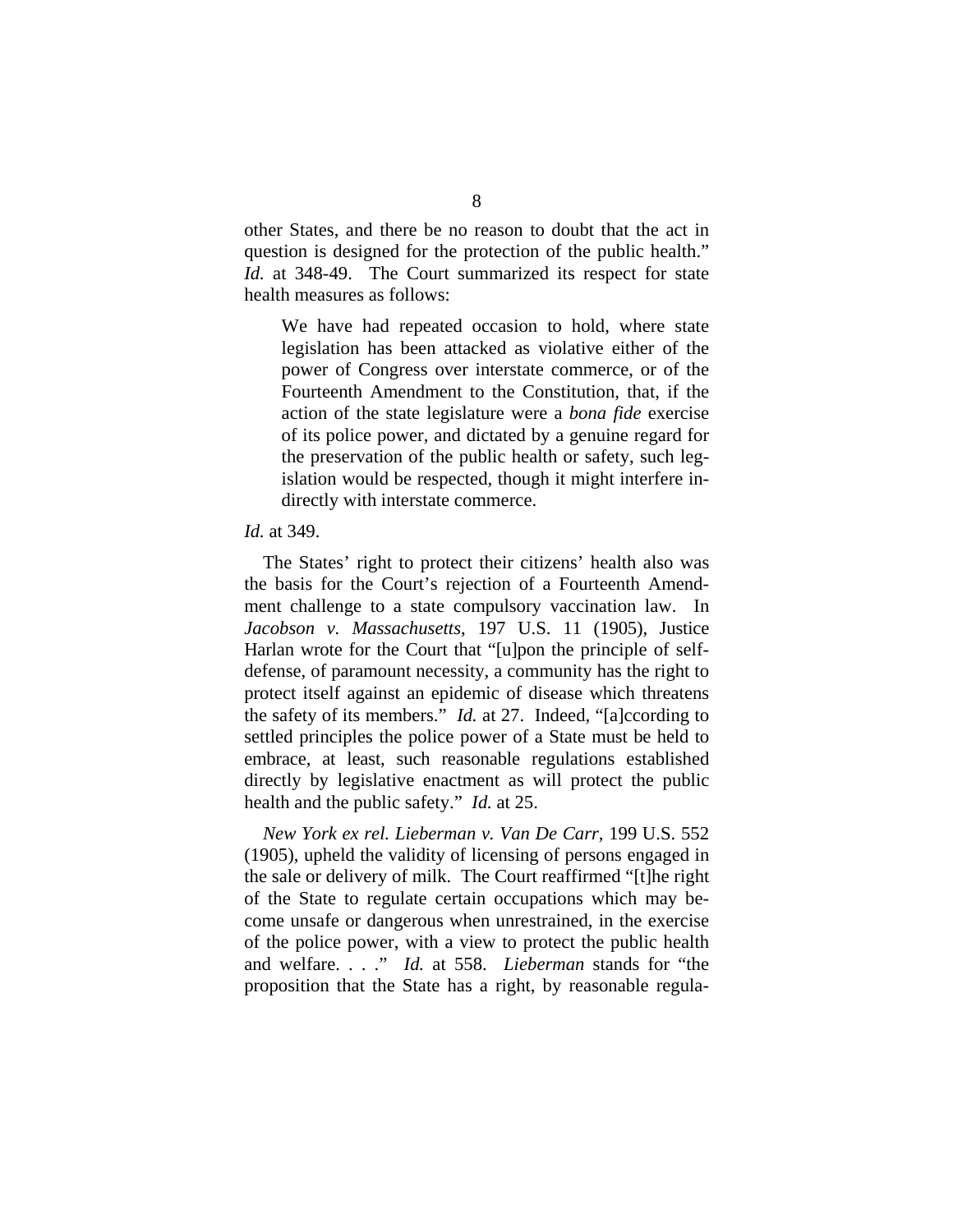tion, to protect the public health and safety." *Id.* (collecting cases).

To this day, the Court continues to respect the role of state power in protecting the health and safety of their citizens. Last Term, in *United Haulers Ass'n, Inc. v. Oneida-Herkimer Solid Waste Management Authority,* 127 S.Ct. 1786 (2007), the Court stressed that state and local governments are "vested with the *responsibility* of protecting the health, safety, and welfare of [their] citizens," *id.* at 1795 (emphasis added), in the exercise of which they have "great latitude," *id.* (citing *Metro. Life Ins. Co.*, 471 U.S. at 756), and with which the federal courts "should be particularly hesitant to interfere," *id.* at 1796. *See also Gonzales v. Oregon*, 546 U.S. 243, 271 (2006) ("regulation of health and safety is 'primarily, and historically, a matter of local concern'") (citation omitted); *Medtronic*, 518 U.S. at 475; *Hillsborough County*, 471 U.S. at 718-19 (1985).

The presumption against preemption is an ineluctable consequence of the Court's historic deference to the States' exercise of the police power to protect public health. It ensures that state health laws will be protected from preemption. Only a showing of a clear and manifest purpose of Congress to preempt state action will suffice to "overcome the presumption that state and local regulation of health and safety matters can constitutionally co-exist with federal regulation." *Hillsborough County*, 471 U.S. at 716.

The Court has repeatedly invoked the presumption, both as to the *existence* of preemption and as to its *scope,* even in cases where it is clear that Congress intended a statute to have some preemptive effect. *See, e.g., Bates v. Dow Agrosciences LLC*, 544 U.S. 431, 450-52 (2005); *De Buono v. NYSA-ILA Med. & Clinical Servs. Fund*, 520 U.S. 806, 813 n.8 (1997); *Medtronic*, 518 U.S. at 485; *Hawaiian Airlines, Inc. v. Norris*, 512 U.S. 246, 252 (1994); *Cipollone v. Liggett Group, Inc.*, 505 U.S. 504, 517 (1992); *Wisconsin Public Intervenor v.*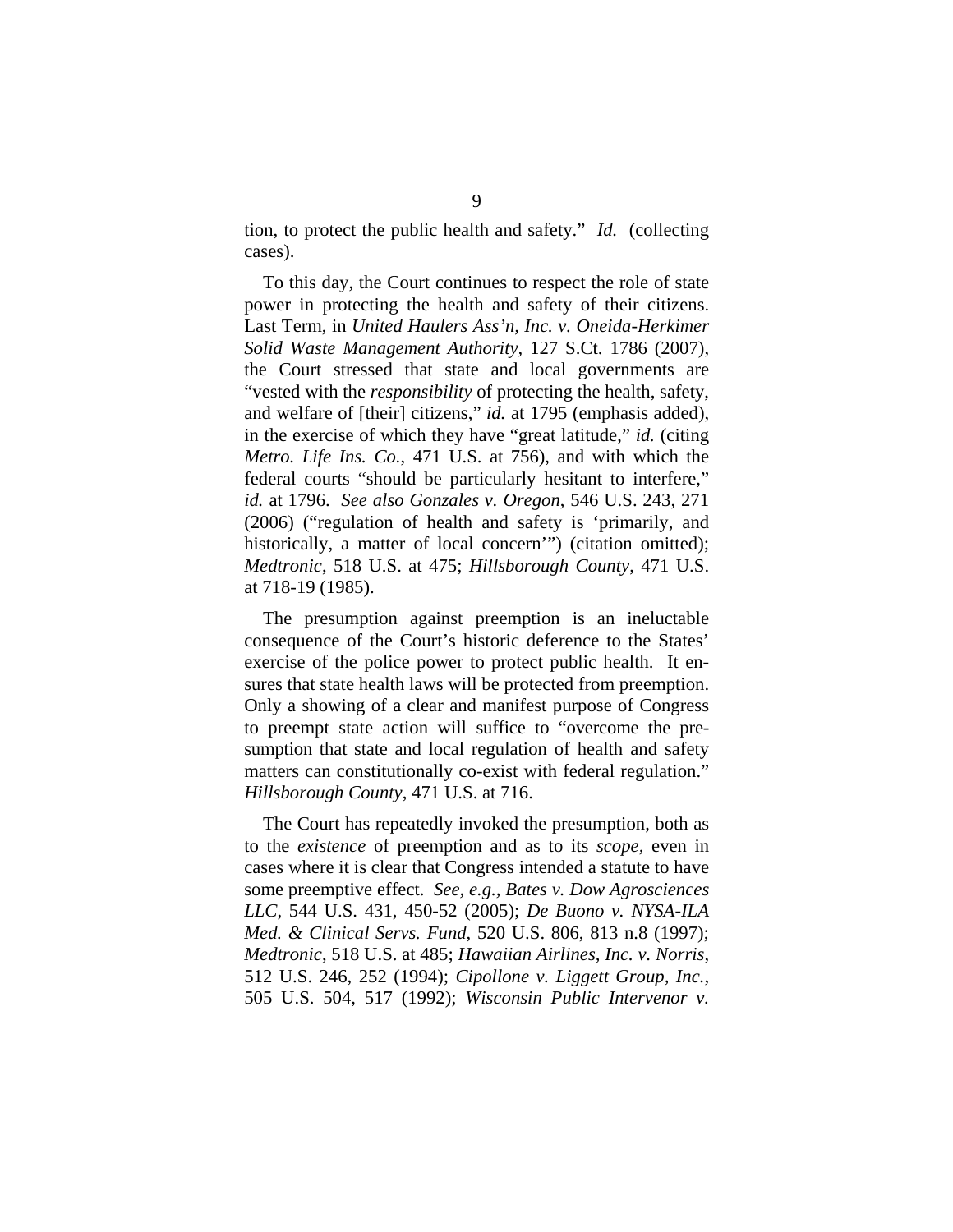*Mortier*, 501 U.S. 597, 604-05, 611 (1991); *Jones v. Rath Packing Co.*, 430 U.S. 519, 525 (1977); *Rice*, 331 U.S. at 230. Here the relevant indicia do not manifest *any* evidence of congressional intent to preempt state laws to prevent children from buying cigarettes over the internet. Instead, they reinforce the conclusion that Congress intended to leave this vital sphere of public health law to the States.

## **II. IN ENACTING THE FAAAA, CONGRESS DID NOT CLEARLY AND MANIFESTLY INTEND TO PREEMPT MAINE'S TOBACCO DE-LIVERY LAW**

While § 601 of the FAAAA precludes States from economically regulating a motor carrier's prices, routes, and services, it falls far short of being the clear and manifest statement of congressional intent required to invalidate Maine's Tobacco Delivery Law. Moreover, the legislative history of the FAAAA and other federal legislation directing the States to regulate the sale of tobacco products reinforce the conclusion that Congress had no intention to preempt Maine's law merely because it may, at most, place minimal obligations on motor carriers.

Turning first to the statute itself, the text of the FAAAA's preemption provision must be construed "in light of the presumption against the pre-emption of state police power regulations" discussed above. *Cipollone*, 505 U.S. at 518; *see also Medtronic*, 518 U.S. at 485. While Congress's express intent in the FAAAA was to preempt some state laws, § 601's general reference to state laws "related to a price, route, or service of" a motor or air carrier, 49 U.S.C.  $\S$ § 14501(c)(1), 41713(b)(4)(A), is plainly inadequate to determine whether Maine's Tobacco Delivery Law falls within the scope of Congress's preemptive intent. As this Court has repeatedly held, an express preemption clause that uses the language "relate to" to indicate its scope is unclear because "[i]f 'relate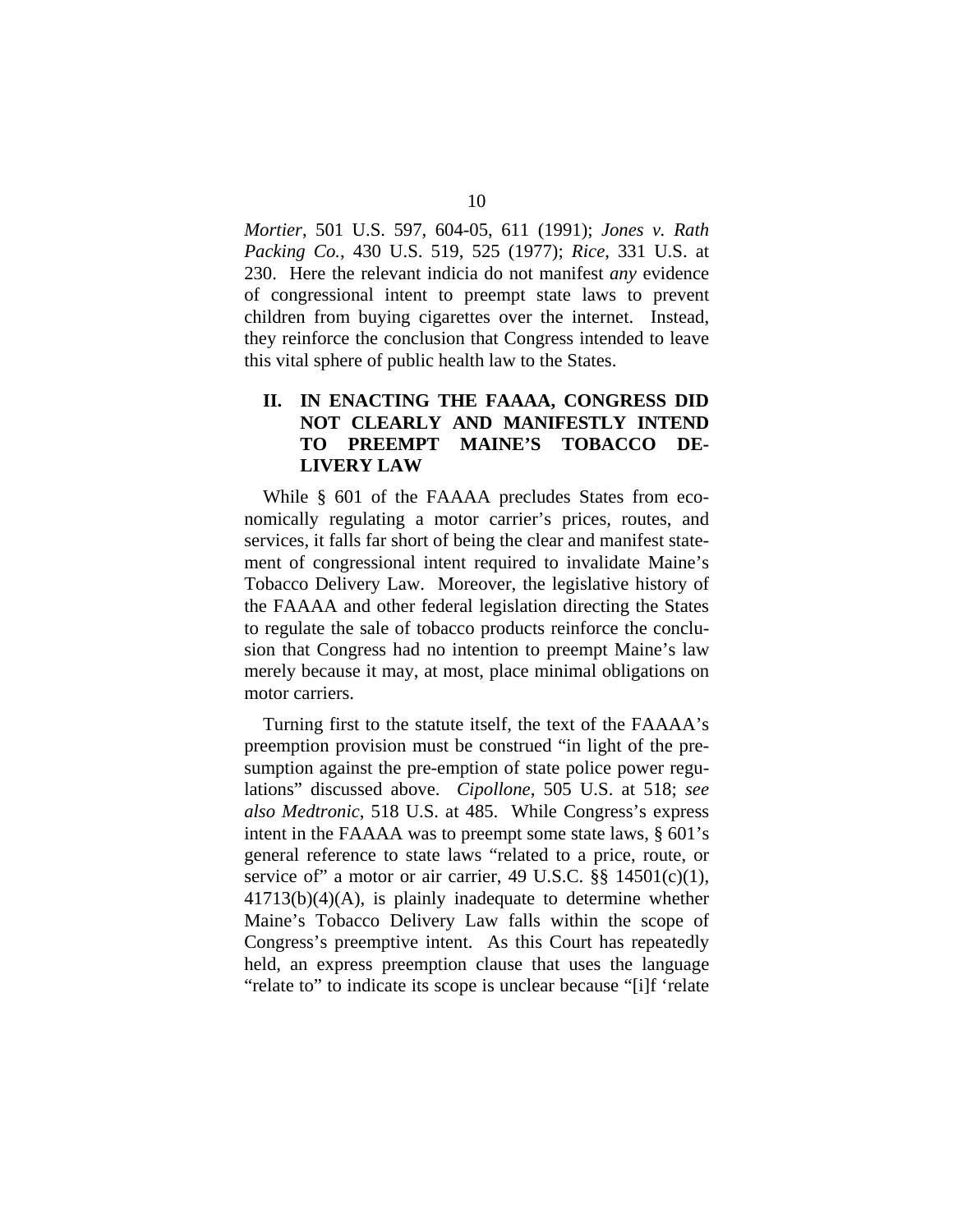to' were taken to extend to the furthest stretch of its indeterminacy, then for all practical purposes pre-emption would never run its course, for really, universally, relations stop nowhere." *Travelers*, 514 U.S. at 655 (internal citations omitted).

In *Travelers*, the Court ruled that the indeterminate phrase "relate to" does not alter the Court's strong presumption against preemption of state health laws. *See* 514 U.S. at 655; *De Buono*, 520 U.S. at 813 (discussing the *Travelers* decision). *Travelers* held that an open-ended construction of "relate to" provides no guidance at all because "that, of course, would be to read Congress's words of limitation as mere sham, and to read the presumption against pre-emption out of the law whenever Congress speaks to the matter with generality." 514 U.S. at 655; *see also Egelhoff v. Egelhoff,* 532 U.S. 141, 146 (2001); *California Div. of Labor Standards Enforcement v. Dillingham Constr., N.A., Inc.*, 519 U.S. 316, 325 (1997); *id.*  at 335 (Scalia, J., concurring) ("applying the 'relate to' provision according to its terms was a project doomed to failure, since, as many a curbstone philosopher has observed, everything is related to everything else"). $3$ 

<sup>&</sup>lt;sup>3</sup> The court of appeals believed its decision was dictated by *Morales v*. *Trans World Airlines*, *Inc.*, 504 U.S. 374 (1992), Pet. App. at 16-17, but this reliance was misplaced. *Morales* recognized limits to the Airline Deregulation Act of 1978's preemptive scope, Pub. L. No. 95-504, 92 Stat. 1705 (1978) ("ADA"), noting that "[s]ome state actions may affect [airline fares] in too tenuous, remote, or peripheral a manner for the federal statute to have preemptive effect." *Morales,* 504 U.S. at 390 (quoting *Shaw v. Delta Air Lines, Inc.,* 463 U.S. 85, 100 n.21 (1983)) (internal citations omitted)*.* Indeed, the *Morales* Court expressly recognized that "[i]n this case, as in *Shaw*, '[t]he present litigation plainly does not present a borderline question, and we express no views about where it would be appropriate to draw the line.'" *Id.* (quoting *Shaw,* 463 U.S. at 100 n.21). The facts presented in *Morales* clearly justified the Court's reluctance to define the outer limits of preemption. *Morales* dealt with state efforts to regulate airline price advertising, a domain expressly preempted by the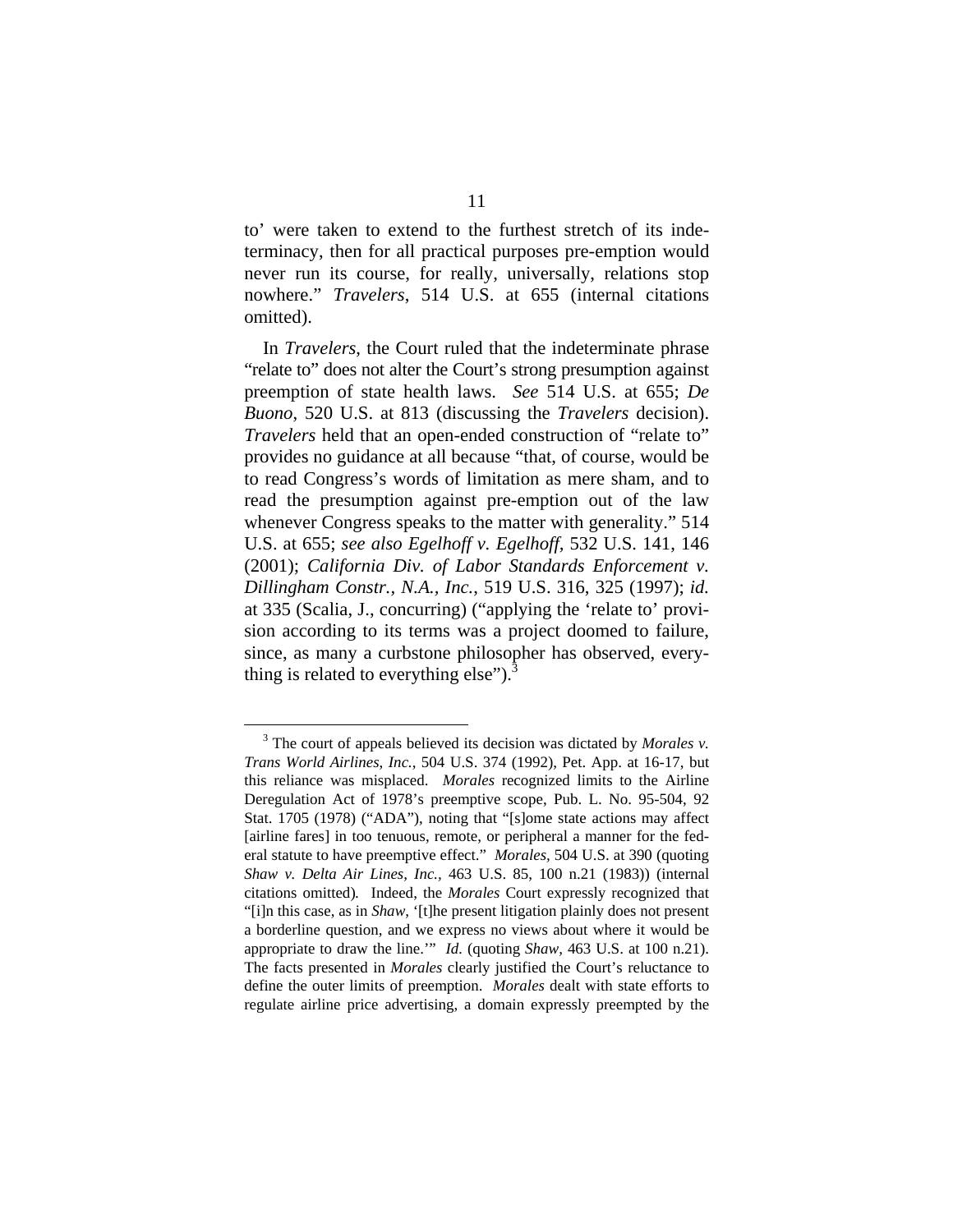Thus, in this case as in *Travelers* and *Dillingham*, the language of the statute is not dispositive. Therefore the Court "must go beyond the unhelpful text and the frustrating difficulty of defining its key term, and look instead to the objectives of the [federal] statute as a guide to the scope of the state law that Congress understood would survive" preemption. *Travelers*, 514 U.S. at 656. The Court looks to "the structure and purpose of the statute as a whole, as revealed not only in the text, but through the reviewing court's reasoned understanding of the way in which Congress intended the statute and its surrounding regulatory scheme to affect business, consumers, and the law." *Medtronic*, 518 U.S. at 486 (internal citation omitted). The Court also looks to other indicia of congressional intent, such as the federal legislative and regulatory scheme in the area of the challenged state action. *See Dillingham*, 519 U.S. at 319-21, 331 n.7; *Travelers*, 514 U.S. at 665-67; *Wolens*, 513 U.S. at 228-32.

The Court also must examine "the nature of the effect of the state law" on the prices, routes, and services of air and motor carriers to determine congressional intent. *See Dillingham*, 519 U.S. at 325; *see also Egelhoff*, 532 U.S. at 147. As this Court has repeatedly observed, the effects of some state laws on activities subject to federal regulation—in this case motor carriers' prices, routes, or services—are simply "too tenuous, remote, or peripheral . . . " to support the conclusion that Congress intended to preempt the state law. *Morales v. Trans* 

 $\overline{a}$ 

ADA: "air carriers' 'rates, routes, or services." 504 U.S. at 378-79 (quoting 49 U.S.C. App. § 1305(a)(1)). Although protecting consumers from misleading advertising is an exercise of the police power, the state action preempted in *Morales* involved (1) attempts to regulate airline advertising that would have a significant impact on fares, s*ee* 504 U.S. at 388-90; *see also American Airlines, Inc. v. Wolens*, 513 U.S 219, 224 (1995), and (2) regulation of practices squarely within the regulatory sphere of the U.S. Department of Transportation. *See Morales*, 504 U.S. at 390-91; *Wolens*, 513 U.S. at 224. Under those facts, the Court found that state efforts to regulate airline price advertising were preempted.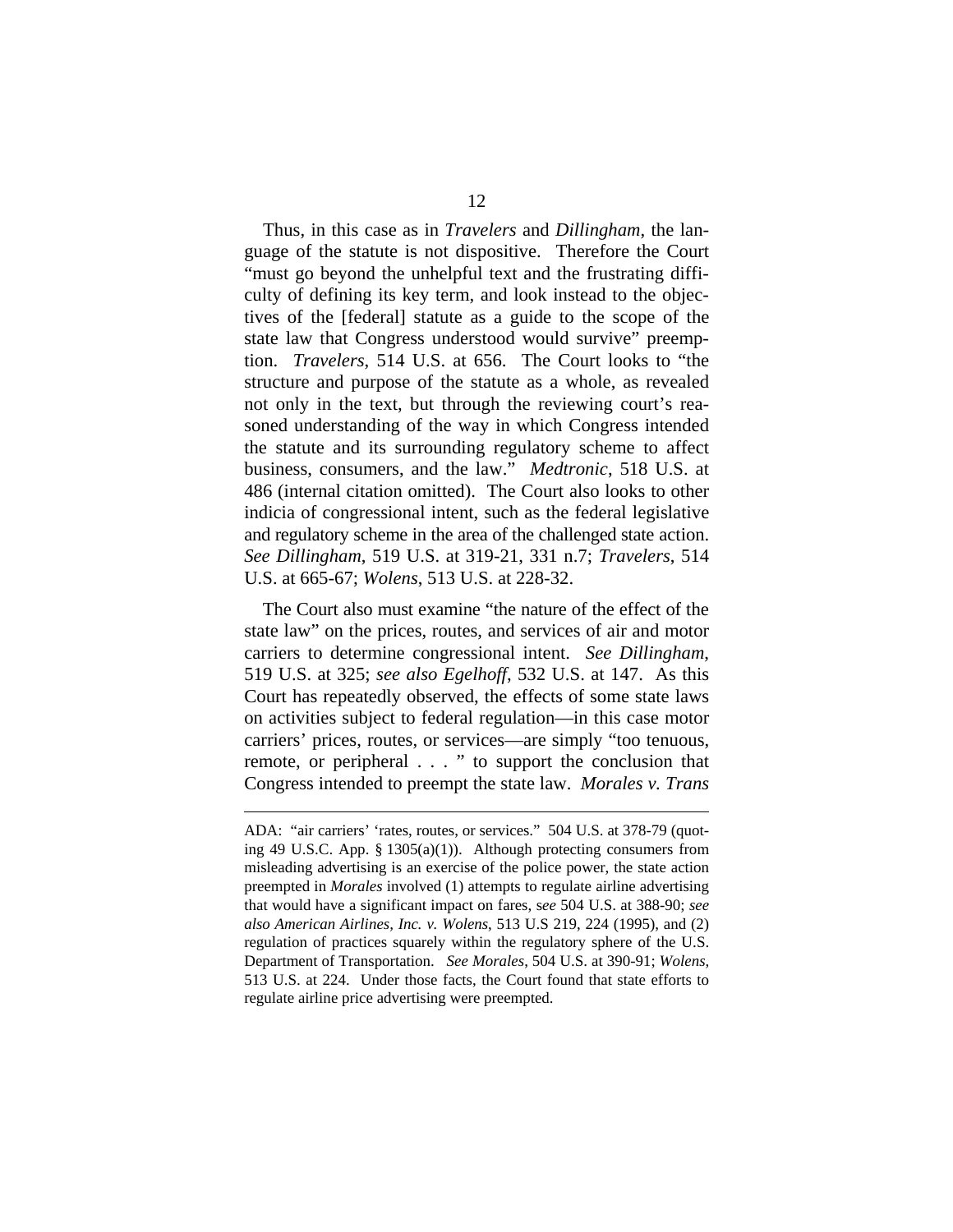*World Airlines, Inc.*, 504 U.S. 374, 390 (1992) (quoting *Shaw v. Delta Air Lines, Inc.*, 463 U.S. 85, 100 n.21 (1983)). State action that exerts only an indirect or minimal economic influence on the prices, routes, or services of a carrier without binding the carrier to any particular choice is less likely to fall within the domain that Congress intended to preempt. *See Travelers*, 514 U.S. at 659-62 (indirect, nonbinding economic influence insufficient to trigger preemption); *Dillingham*, 519 U.S. at 332-34 (nonbinding economic incentive that was "substantially similar" to effect in *Travelers* not preempted).

In this case, the legislative history establishes that Congress's primary concern in § 601 was to eliminate state economic regulation of carriers, including back-door attempts by States at *de facto* economic regulation. *See Columbus v. Ours Garage & Wrecker Serv., Inc.*, 536 U.S. 424, 440 (2002) ("The problem to which the congressional conferees attended [in § 601] was state *economic* regulation.") (internal citation omitted) (emphasis in original). Congress concluded that "[s]tate economic regulation of motor carrier operations causes significant inefficiencies, increased costs, reduction of competition, inhibition of innovation and technology and curtails the expansion of markets." H.R. Conf. Rep. 103-677, at 87 (1994)*.* As a result, Congress sought to eliminate "antiquated controls," *id.* at 88, that included state regulation of trucking prices "designed to ensure . . . that [prices] are kept high enough to cover all costs and are not so low as to be 'predatory'. . . [and] filing of tariffs and long intervals for approval to change prices." *Id.* at 87. Other forms of state regulation that Congress sought to preempt were barriers to entry that restricted competition for trucking routes and types of trucking business. *See id.* at 86.

Congress did not intend to preempt state regulation of motor carriers that did not implicate its concerns about economic regulation. *Id.* at 84-85. The FAAAA expressly saves the "safety regulatory authority of a State with respect to motor ve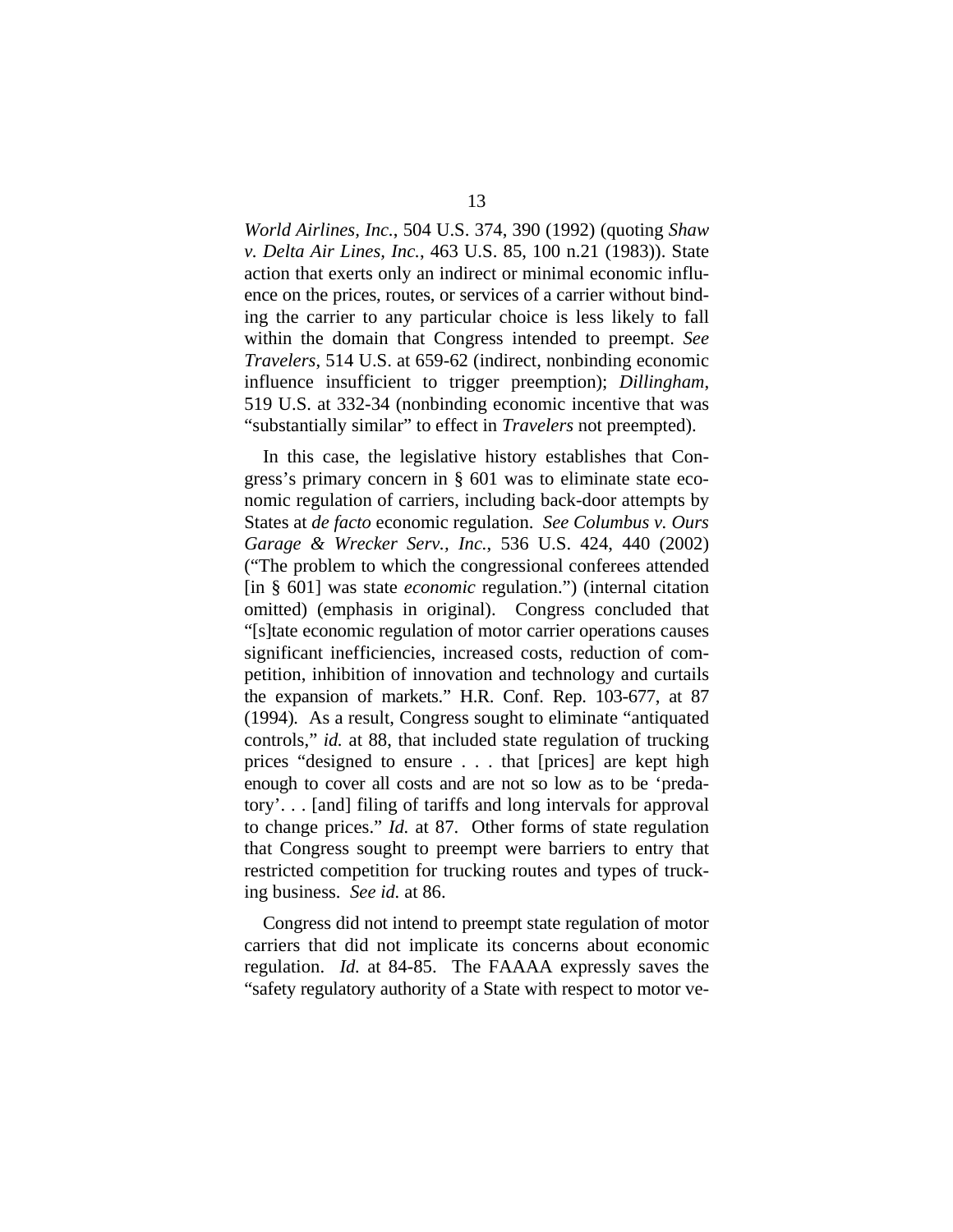hicles, the authority of a State to impose highway route controls or limitations based on the size or weight of the motor vehicle or the hazardous nature of the cargo, [and] the authority of a State to regulate motor carriers with regard to minimum amounts of financial responsibility relating to insurance requirements and self-insurance authorization." 49 U.S.C. §§ 14501(c)(2), 41713(b)(4)(B)(i). Significantly, Congress emphasized that "[t]his list" of non-preempted areas "is not intended to be all-inclusive, but merely to specify some of the matters which are not 'prices, rates or services' and which are therefore not preempted." H.R. Conf. Rep. 103-677, at 84 (also describing the non-preempted state regulatory authority as only "partially identified" in the statute's exceptions provision). The FAAAA and its legislative history thus indicate that Congress did not intend for § 601 to have sweeping preemptive reach into all areas of traditional state authority that tangentially relate to motor carriers; it sought to prevent state economic regulation of carriers' prices, routes, or services.

Another important component of the Court's preemption analysis is an examination of indicia of congressional intent to preserve or rely upon the complementary exercise of state authority, notwithstanding the creation of a federal regulatory structure. *See Dillingham*, 519 U.S. at 319-21, 331 n.7; *Travelers*, 514 U.S. at 665-67; *Wolens*, 513 U.S. at 230-32. Of particular relevance here, the Court is less likely to find clear congressional intent to preempt state law in areas where Congress has specifically encouraged the States to act. *See Dillingham*, 519 U.S. at 331 n.7 (discussing Congress's intent to foster state statutes in the area of apprenticeship programs as support for holding that Congress did not intend to preempt California's prevailing wage law); *Travelers*, 514 U.S. at 665-67 (discussing Congress's intent to encourage state responses to growing health care costs and state experiments with comprehensive hospital reimbursement as support for holding that Congress did not intend to preempt New York hospital surcharge).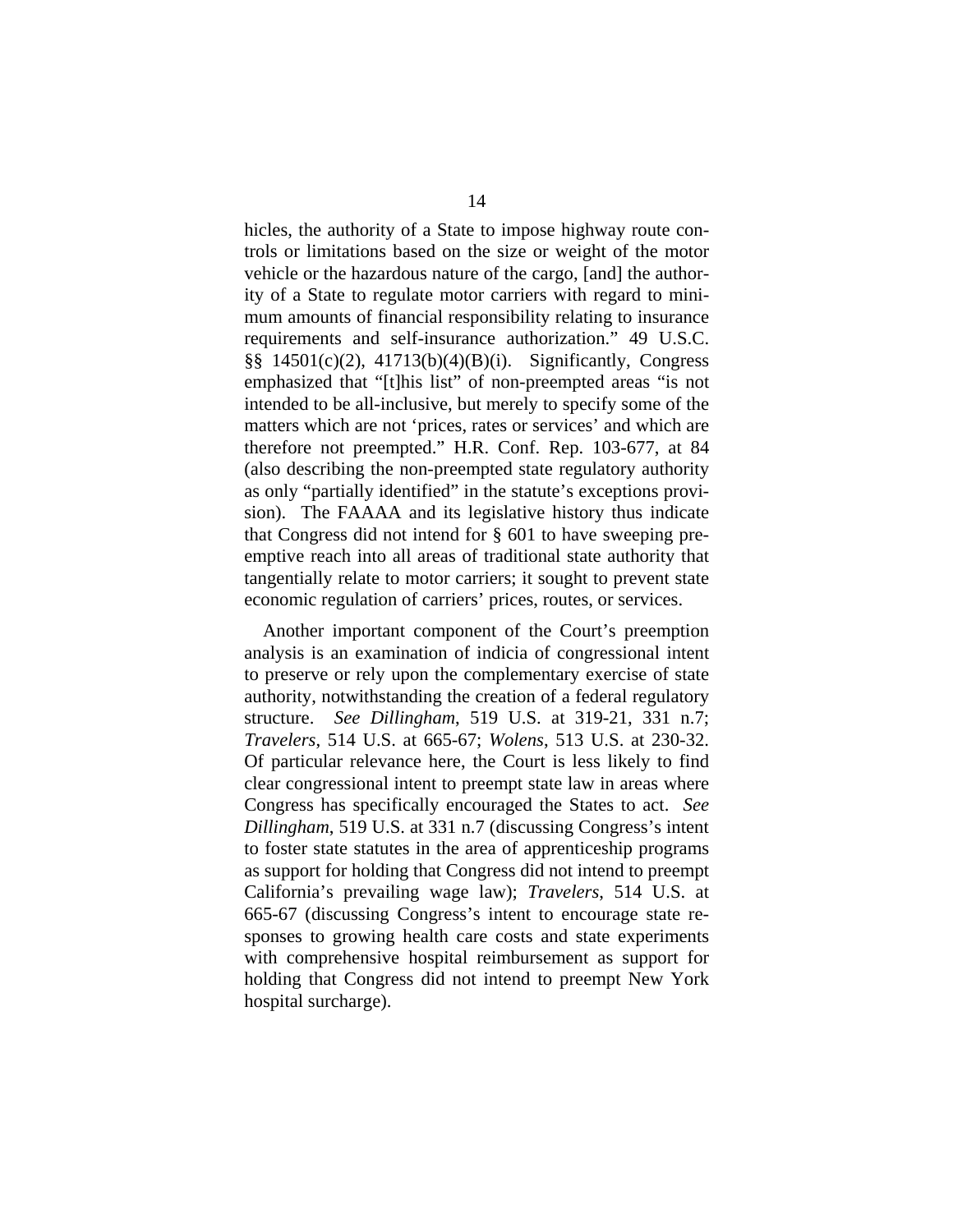Here, the federal legislative and regulatory framework concerning cigarettes and other tobacco products strongly indicates that Congress did not intend to preempt Maine's Tobacco Delivery Law. Indeed, Congress has specifically given the States the responsibility to regulate the retail sale of tobacco products in order to prevent minors from obtaining them. *See Lorillard Tobacco Co. v. Reilly*, 533 U.S. 525, 552 (2001); *FDA v. Brown & Williamson Tobacco Corp.*, 529 U.S. 120, 155 (2000). The Synar Amendment to the Alcohol, Drug Abuse, and Mental Health Administration Reorganization Act, Pub. L. No. 102-321, § 202, 106 Stat. 394 (1992) (codified at 42 U.S.C. § 300x-26), passed only two years before the FAAAA, *directs* States to prohibit the sale and distribution of tobacco products to minors and to engage in related enforcement efforts. 42 U.S.C. § 300x-26.

Furthermore, as the Court has recognized, Congress "created a distinct scheme to regulate the sale of tobacco products, focused on labeling and advertising." *Brown & Williamson*, 529 U.S. at 156. At the same time, "Congress has persistently acted to preclude a meaningful role for *any* [federal] administrative agency in making policy on the subject of tobacco and health." *Id.* (emphasis in original). By prohibiting federal regulation in this area, Congress necessarily has left the weighty responsibility of preventing illegal sales of cigarettes to children to the States. *See Lorillard*, 533 U.S. at 552 ("Accordingly, the [Federal Cigarette Labeling and Advertising Act] does not pre-empt state laws prohibiting cigarette sales to minors.").

Given a regulatory scheme that makes the States responsible for prohibiting children from purchasing cigarettes, it strains credulity to assert that Congress intended the FAAAA to preempt Maine's Tobacco Delivery Law on the theory that it somehow constitutes state economic regulation of motor carriers. As in *Dillingham,* "Congress' silence on the preemption of state statutes that Congress previously sought to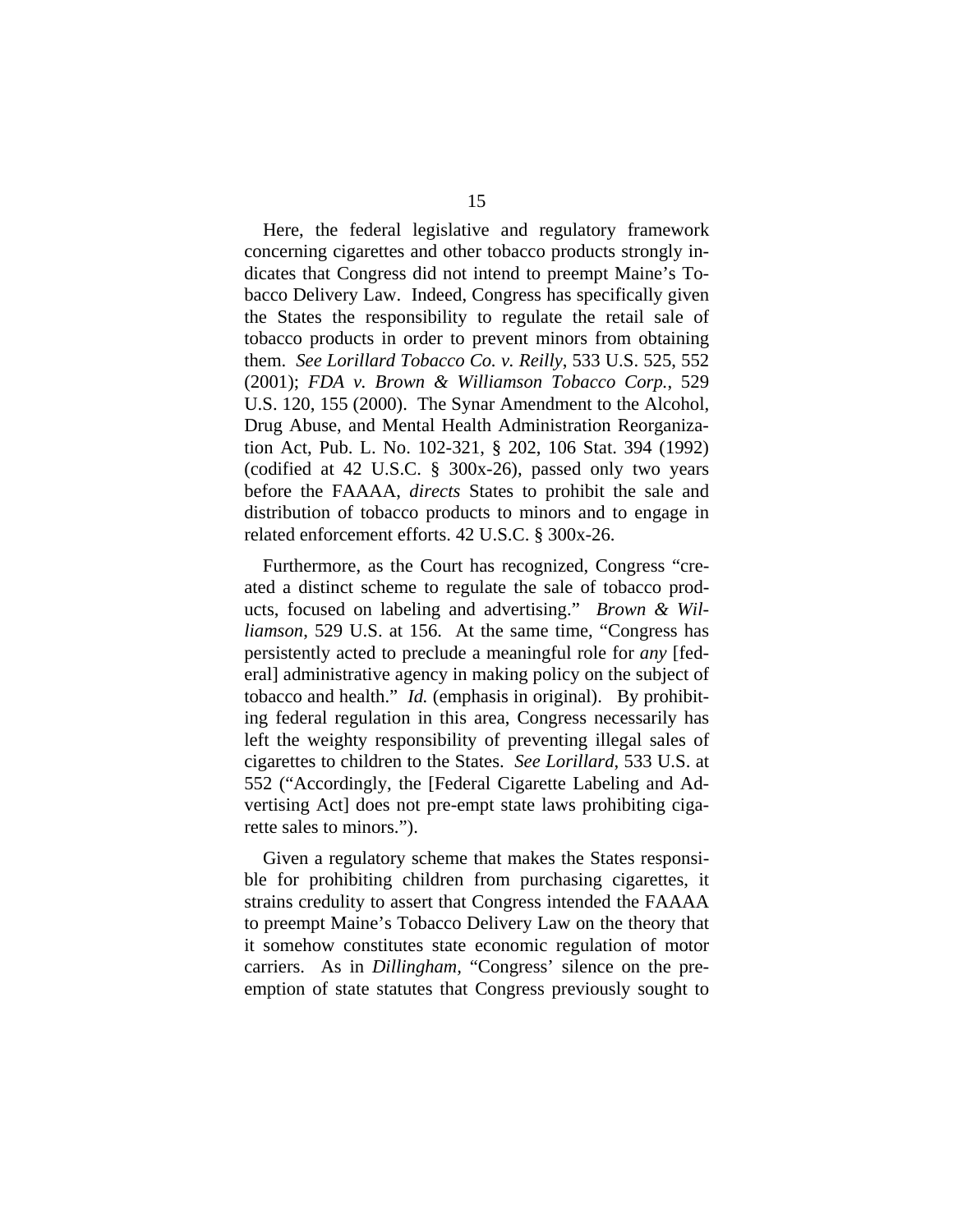foster counsels against pre-emption here." 519 U.S. at 331 n.7. Moreover, "[t]o interpret [the FAAAA's] pre-emption provision as broadly as respondents suggest . . . would [leave] States without the authority to do just what Congress was expressly trying to induce them to do" through the Synar Amendment. *Travelers*, 514 U.S. at 667. *See also Pharmaceutical Research & Mfrs. of America v. Walsh*, 538 U.S. 644, 666 (2003) ("The presumption against federal preemption of a state statute designed to foster public health has special force when it appears, and the Secretary has not decided to the contrary, that the two governments are pursuing common purposes.") (internal quotations and citations omitted).

It is also reasonable that, to be effective, any state law designed to prevent minors from purchasing tobacco products online or by telephone must have *some* effect on motor carriers that deliver tobacco products. In light of Congress's stated policy of directing States to prohibit sales of cigarettes to children, it is implausible that Congress intended to create a regulatory void in this critical area of public health when it enacted the FAAAA. *Cf. Pacific Gas & Elec. Co. v. State Energy Res. Conser. & Dev. Comm'n*, 461 U.S. 190, 207-08 (1983) ("It is almost inconceivable that Congress would have left a regulatory vacuum; the only reasonable inference is that Congress intended the States to continue to make these judgments."). Given tobacco's well-known toxicity, the States' compelling interest in preventing underage tobacco use, *Lorillard*, 533 U.S. at 564, and the long tradition of States protecting public health, if Congress had intended to *revoke* the States' power to interdict internet tobacco sales to children simply because motor carriers are involved, it would have made its intention clear and manifest in the FAAAA. *See Brown & Williamson*, 529 U.S. at 160 (Congress would not make "a decision of such economic and political significance" about tobacco regulation "in so cryptic a fashion"). *Cf. Whitman v. Am. Trucking Ass'ns, Inc.*, 531 U.S. 457,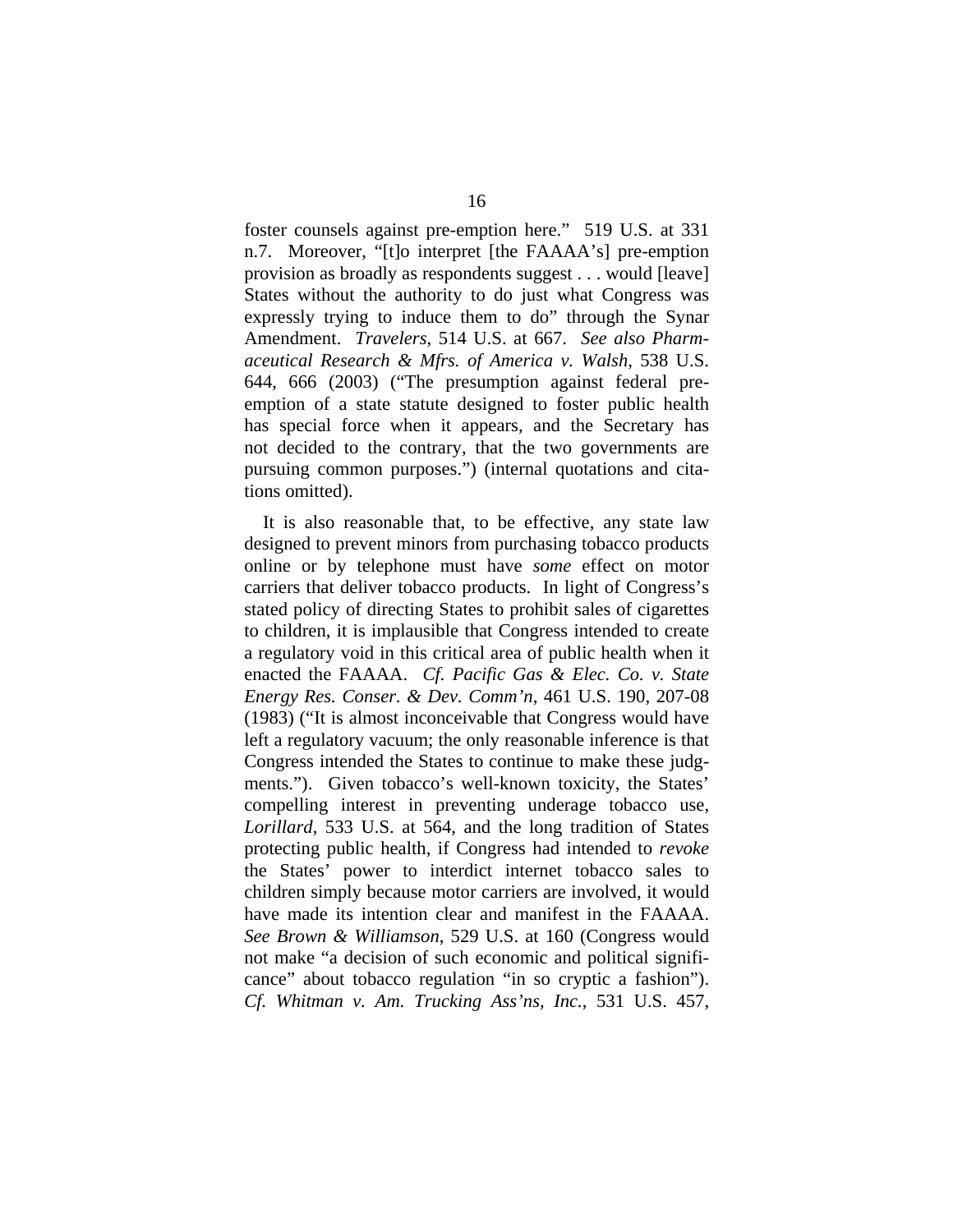468 (2001) (Congress "does not hide . . . elephants in mouseholes").

Furthermore, even assuming the Maine law affects the prices, routes, or services of carriers, it does so in too tenuous, remote, and peripheral a manner to warrant preemption. As petitioner explains, *see* Pet. Br. 7-8, § 1555-C imposes several obligations on tobacco *retailers* to prevent the sale of tobacco products to children, including the use of a delivery service that requires that the purchaser be the addressee, sign for the package, and show valid identification if under 27. *See* 22 Me. Rev. Stat. Ann. § 1555-C. Section 1555-D prohibits any person from knowingly transporting tobacco products from unlicensed retailers, and it deems knowledge that a package contains tobacco if it has been so marked or if the sender is listed by the Attorney General as an unlicensed tobacco retailer. *See* 22 Me. Rev. Stat. Ann. § 1555-D. As petitioner demonstrates in detail, *see* Pet. Br. 12-15, any effect of Maine's Tobacco Delivery Law on the prices, routes, or services of carriers will be at most indirect and *de minimis*.

Given the competing congressional interests involved and the long history of state primacy in protecting public health, it is unfathomable that Congress intended to preempt a vital state exercise of the power to protect children's health because of an at-most tangential effect on carriers' operations. As the Court declared in *Dillingham*, "We could not hold preempted a state law in an area of traditional state regulation based on so tenuous a relation without doing grave violence to our presumption that Congress intended nothing of the sort." 519 U.S. at 334.

There is no clear and manifest evidence that Congress, when seeking to achieve two goals—directing States to prevent children from buying cigarettes and deregulating the motor carrier industry—considered a minimal impact on motor carriers of greater consequence than protecting the health of the increasing numbers of children who buy cigarettes online.